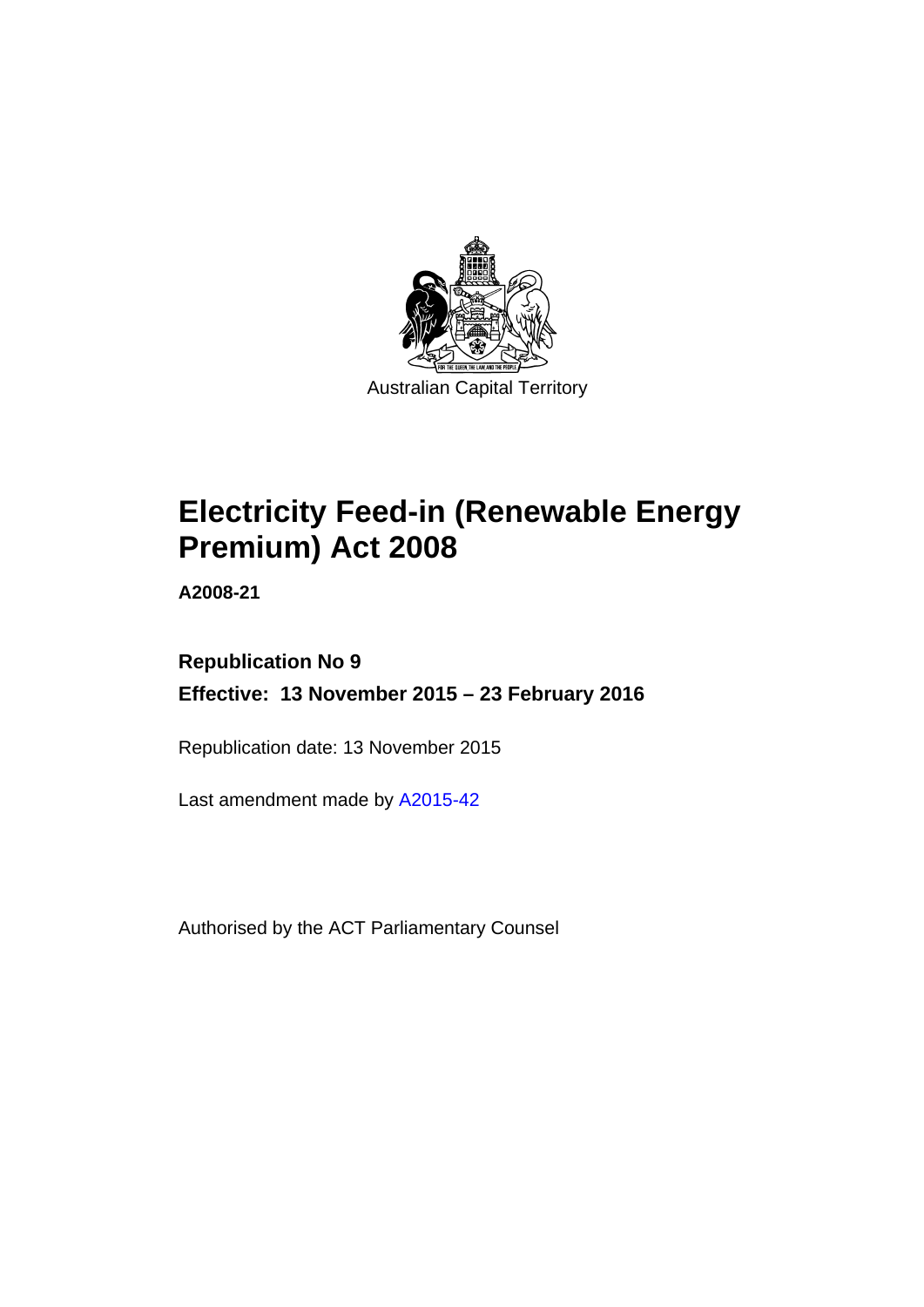### **About this republication**

#### **The republished law**

This is a republication of the *Electricity Feed-in (Renewable Energy Premium) Act 2008* (including any amendment made under the *[Legislation Act 2001](http://www.legislation.act.gov.au/a/2001-14)*, part 11.3 (Editorial changes)) as in force on 13 November 2015*.* It also includes any commencement, amendment, repeal or expiry affecting this republished law to 13 November 2015.

The legislation history and amendment history of the republished law are set out in endnotes 3 and 4.

#### **Kinds of republications**

The Parliamentary Counsel's Office prepares 2 kinds of republications of ACT laws (see the ACT legislation register at [www.legislation.act.gov.au](http://www.legislation.act.gov.au/)):

- authorised republications to which the *[Legislation Act 2001](http://www.legislation.act.gov.au/a/2001-14)* applies
- unauthorised republications.

The status of this republication appears on the bottom of each page.

#### **Editorial changes**

The *[Legislation Act 2001](http://www.legislation.act.gov.au/a/2001-14)*, part 11.3 authorises the Parliamentary Counsel to make editorial amendments and other changes of a formal nature when preparing a law for republication. Editorial changes do not change the effect of the law, but have effect as if they had been made by an Act commencing on the republication date (see *[Legislation Act 2001](http://www.legislation.act.gov.au/a/2001-14)*, s 115 and s 117). The changes are made if the Parliamentary Counsel considers they are desirable to bring the law into line, or more closely into line, with current legislative drafting practice.

This republication does not include amendments made under part 11.3 (see endnote 1).

#### **Uncommenced provisions and amendments**

If a provision of the republished law has not commenced, the symbol  $\mathbf{U}$  appears immediately before the provision heading. Any uncommenced amendments that affect this republished law are accessible on the ACT legislation register [\(www.legislation.act.gov.au\)](http://www.legislation.act.gov.au/). For more information, see the home page for this law on the register.

#### **Modifications**

If a provision of the republished law is affected by a current modification, the symbol  $\mathbf{M}$ appears immediately before the provision heading. The text of the modifying provision appears in the endnotes. For the legal status of modifications, see the *[Legislation Act 2001](http://www.legislation.act.gov.au/a/2001-14)*, section 95.

#### **Penalties**

At the republication date, the value of a penalty unit for an offence against this law is \$150 for an individual and \$750 for a corporation (see *[Legislation Act 2001](http://www.legislation.act.gov.au/a/2001-14)*, s 133).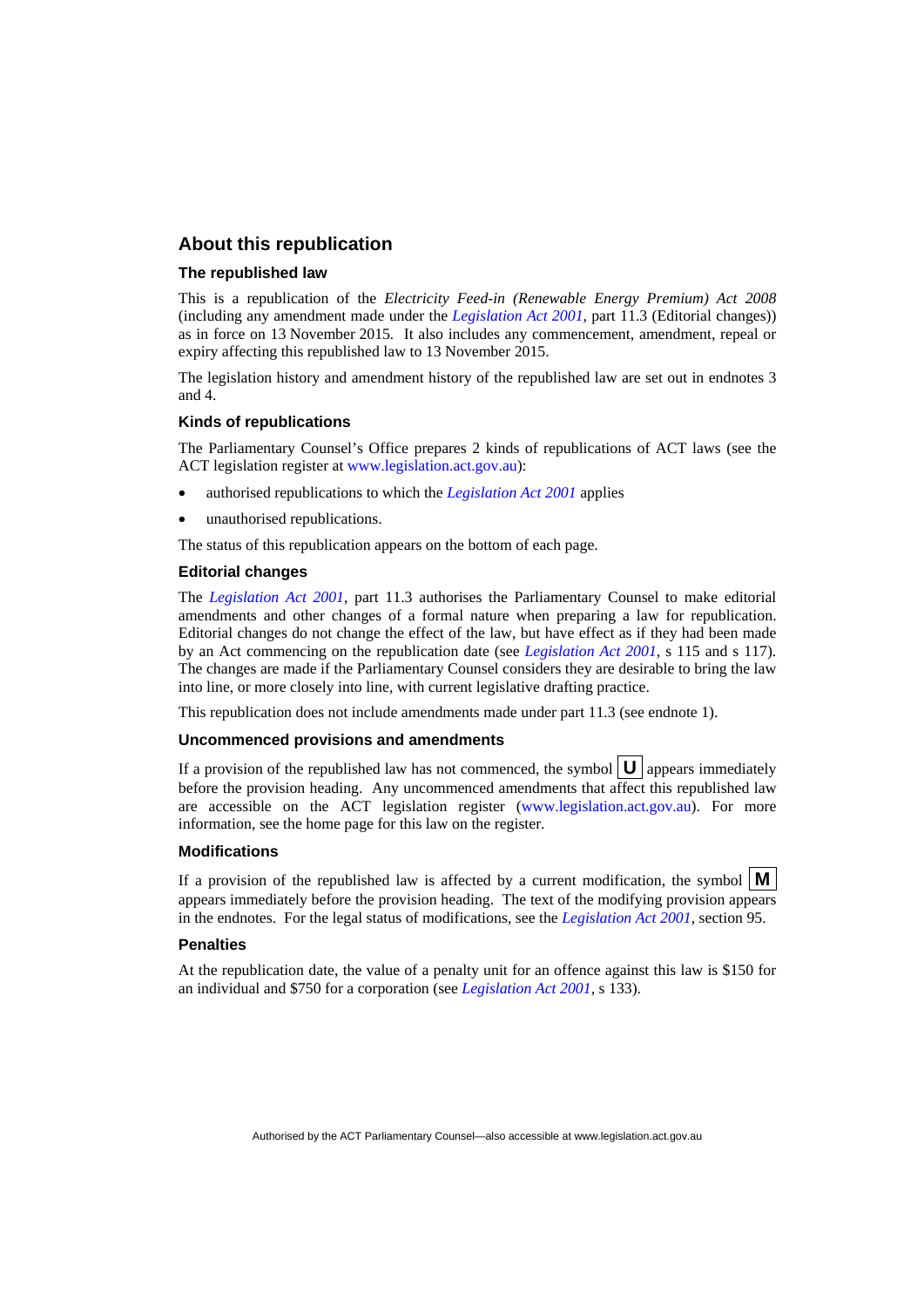

# **Electricity Feed-in (Renewable Energy Premium) Act 2008**

## **Contents**

| Part 1                     | <b>Preliminary</b>                                                                                    |   |
|----------------------------|-------------------------------------------------------------------------------------------------------|---|
| 1                          | Name of Act                                                                                           | 2 |
| 4                          | Dictionary                                                                                            | 2 |
| 5                          | <b>Notes</b>                                                                                          | 2 |
| 5AA                        | Offences against Act—application of Criminal Code etc                                                 | 3 |
| Part 1A                    | <b>Objects and important concepts</b>                                                                 |   |
| 5A                         | Objects of Act                                                                                        | 4 |
| 5B                         | Meaning of renewable energy generator and renewable energy source                                     | 4 |
| 5C                         | Meaning of <i>capacity</i>                                                                            | 5 |
| 5D                         | Meaning of medium renewable energy generator and micro renewable<br>energy generator                  | 5 |
| 5E                         | Meaning of <i>compliant</i>                                                                           | 6 |
| R <sub>9</sub><br>13/11/15 | Electricity Feed-in (Renewable Energy Premium) Act 2008<br>contents 1<br>Effective: 13/11/15-23/02/16 |   |

Page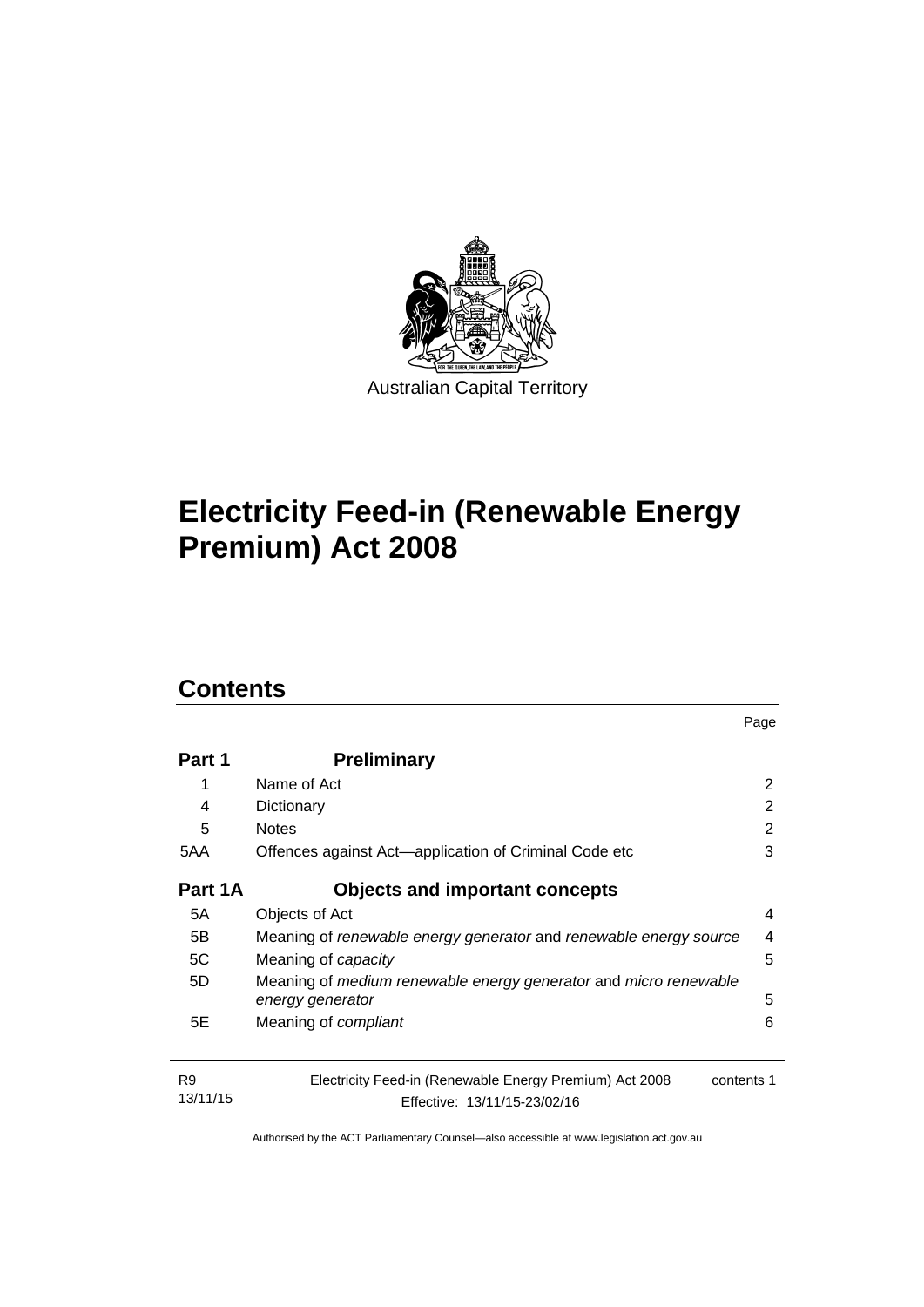| 5F                | Meaning of eligible entity                                      | Page<br>7 |
|-------------------|-----------------------------------------------------------------|-----------|
|                   |                                                                 |           |
| Part 2            | Renewable energy-supply to electricity<br>network               |           |
| 6                 | Feed-in from renewable energy generators to electricity network | 10        |
| 6A                | What is the normal cost of electricity?                         | 11        |
| 7                 | Utility service                                                 | 11        |
| 8                 | Payment for electricity from renewable energy generators        | 11        |
| 8A                | Recovery of cost of renewable energy premium                    | 13        |
| 9                 | Determination of percentages                                    | 13        |
| Part 3            | Renewable energy premium-determination<br>of rate               |           |
| 10                | Determination of premium rate                                   | 14        |
| 11                | Premium rate-20 years                                           | 15        |
| Part 3A           | <b>Reporting</b>                                                |           |
| 11A               | <b>Report by Minister</b>                                       | 18        |
| 11B               | Electricity distributors to give information to Minister        | 18        |
| <b>11C</b>        | Audit of information given to Minister                          | 19        |
| Part 4            | <b>Miscellaneous</b>                                            |           |
| 12                | Regulation-making power                                         | 21        |
| 13                | Review of operation of Act                                      | 21        |
|                   |                                                                 |           |
| <b>Dictionary</b> |                                                                 | 22        |
| <b>Endnotes</b>   |                                                                 |           |
| 1                 | About the endnotes                                              | 24        |
| $\overline{2}$    | Abbreviation key                                                | 24        |
| 3                 | Legislation history                                             | 25        |
| 4                 | Amendment history                                               | 27        |
| 5                 | Earlier republications                                          | 30        |

| Electricity Feed-in (Renewable Energy Premium) Act 2008<br>contents 2 |                              | R9       |
|-----------------------------------------------------------------------|------------------------------|----------|
|                                                                       | Effective: 13/11/15-23/02/16 | 13/11/15 |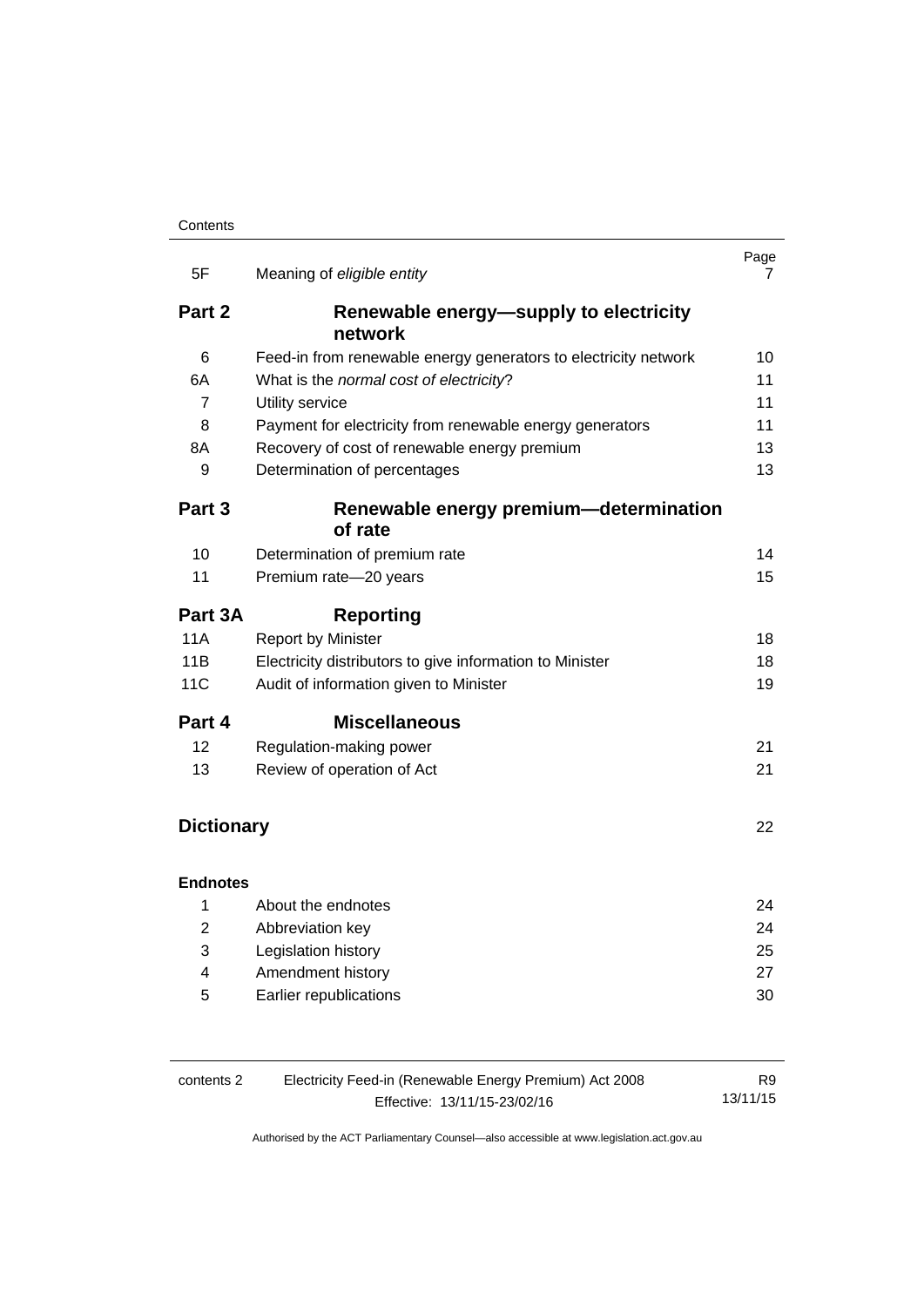

# **Electricity Feed-in (Renewable Energy Premium) Act 2008**

An Act about the supply of electricity from solar and other renewable energy sources to electricity distributors, and for other purposes

R9 13/11/15

l

page 1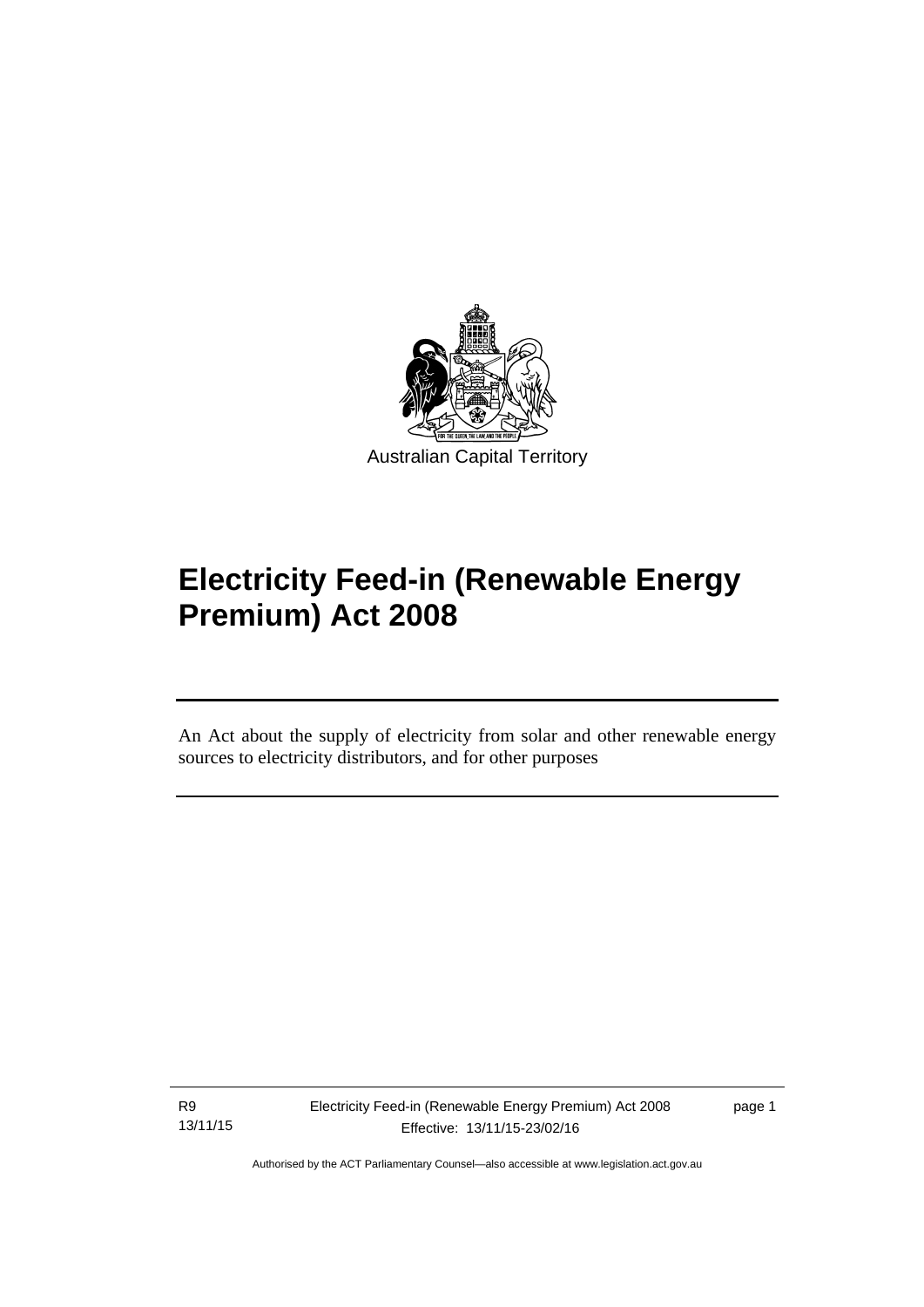#### Part 1 **Preliminary**

Section 1

## <span id="page-5-0"></span>**Part 1** Preliminary

### <span id="page-5-1"></span>**1 Name of Act**

This Act is the *Electricity Feed-in (Renewable Energy Premium) Act 2008*.

## <span id="page-5-2"></span>**4 Dictionary**

The dictionary at the end of this Act is part of this Act.

*Note 1* The dictionary at the end of this Act defines certain terms used in this Act, and includes references (*signpost definitions*) to other terms defined elsewhere.

> For example, the signpost definition '*electricity distributor*—see the *[Utilities Act 2000](http://www.legislation.act.gov.au/a/2000-65)*, dictionary.' means that the term 'electricity distributor' is defined in that dictionary and the definition applies to this Act.

*Note 2* A definition in the dictionary (including a signpost definition) applies to the entire Act unless the definition, or another provision of the Act, provides otherwise or the contrary intention otherwise appears (see [Legislation Act,](http://www.legislation.act.gov.au/a/2001-14) s  $155$  and s  $156$  (1)).

### <span id="page-5-3"></span>**5 Notes**

A note included in this Act is explanatory and is not part of this Act.

*Note* See the [Legislation Act,](http://www.legislation.act.gov.au/a/2001-14) s 127 (1), (4) and (5) for the legal status of notes.

R9 13/11/15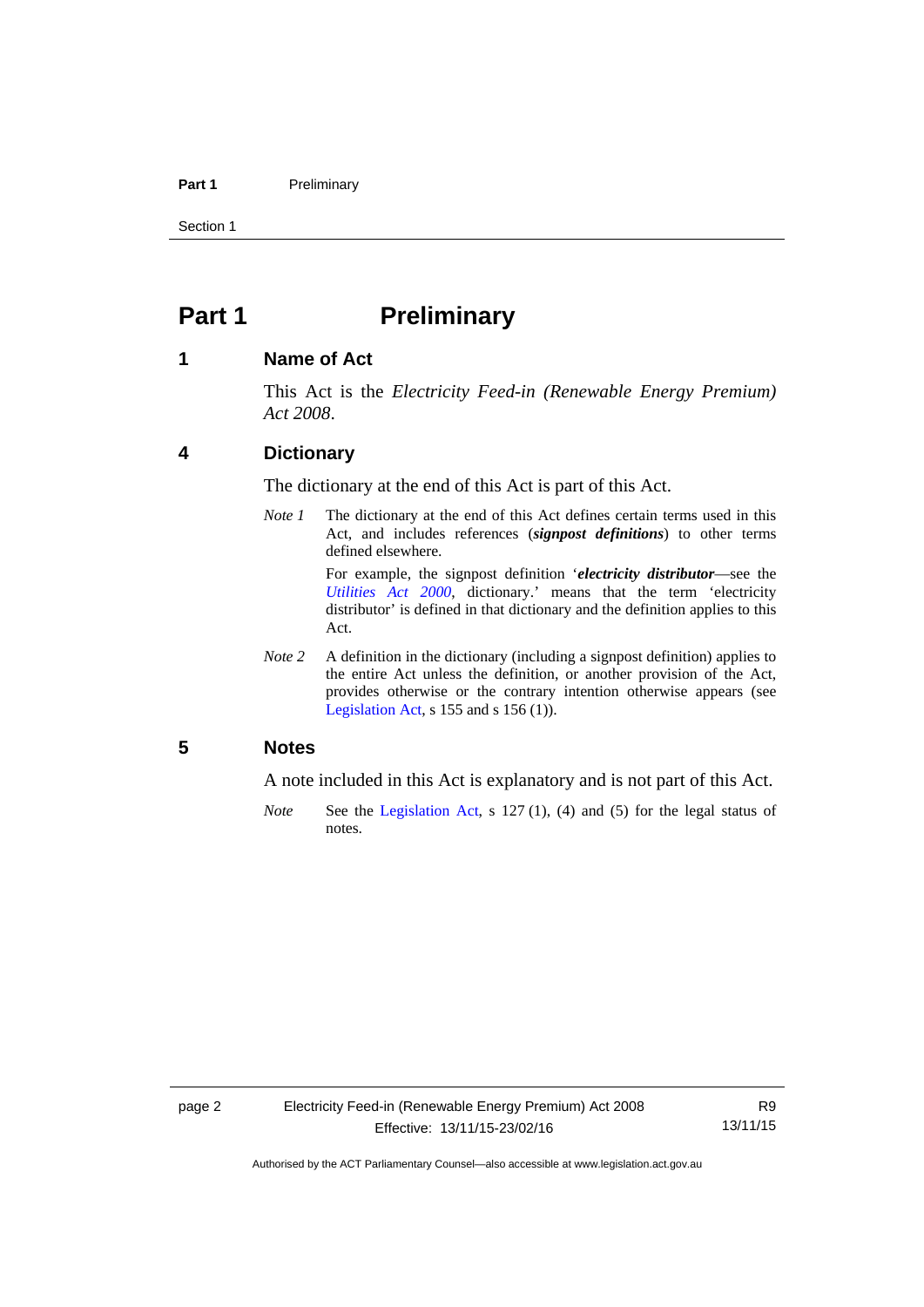## <span id="page-6-0"></span>**5AA Offences against Act—application of Criminal Code etc**

Other legislation applies in relation to offences against this Act.

- *Note 1 Criminal Code* The [Criminal Code](http://www.legislation.act.gov.au/a/2002-51), ch 2 applies to all offences against this Act (see Code, pt 2.1). The chapter sets out the general principles of criminal responsibility (including burdens of proof and general defences), and defines terms used for offences to which the Code applies (eg *conduct*, *intention*, *recklessness* and *strict liability*).
- *Note 2 Penalty units*

The [Legislation Act](http://www.legislation.act.gov.au/a/2001-14), s 133 deals with the meaning of offence penalties that are expressed in penalty units.

page 3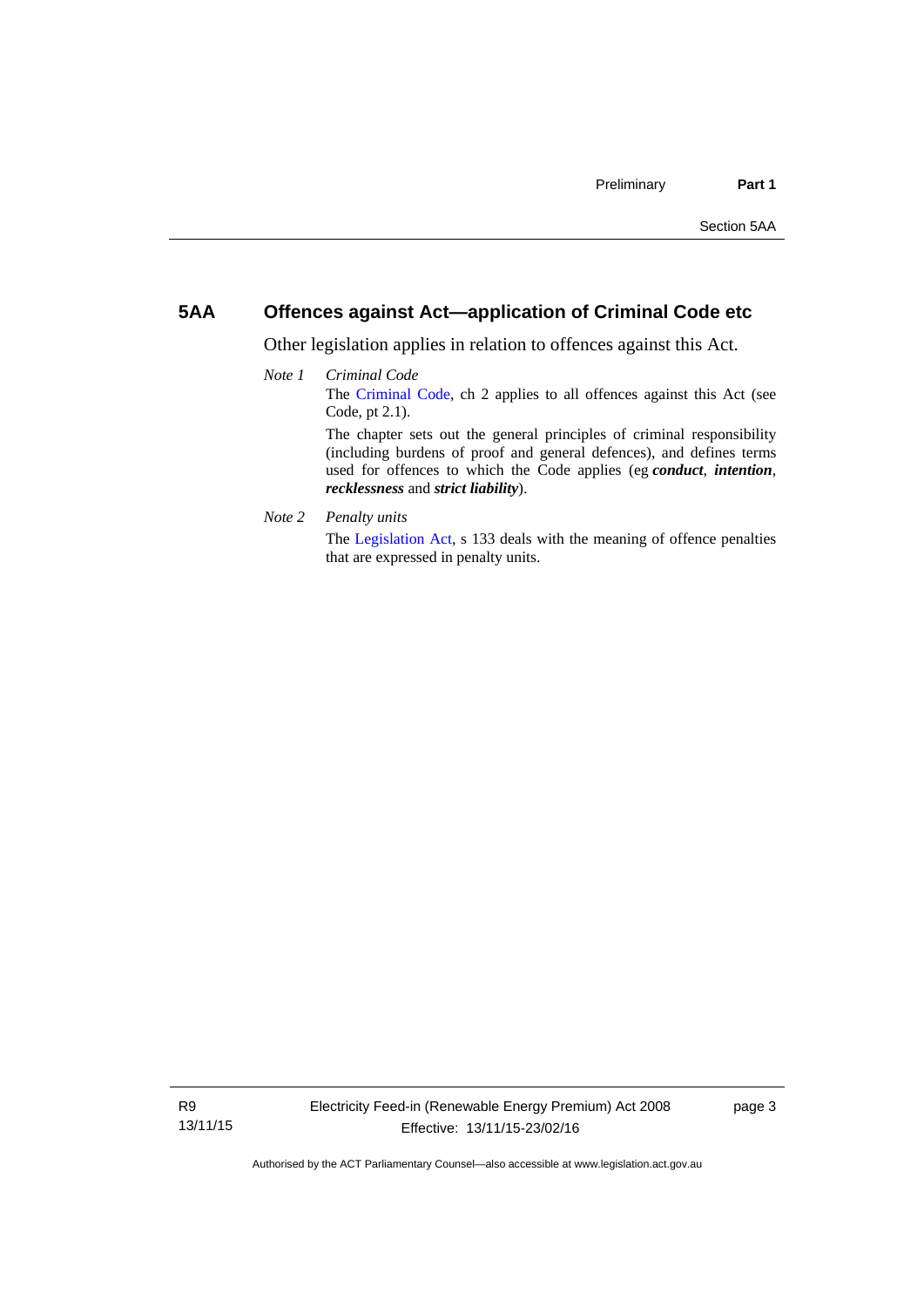Section 5A

## <span id="page-7-0"></span>**Part 1A Objects and important concepts**

## <span id="page-7-1"></span>**5A Objects of Act**

The objects of this Act are to—

- (a) promote the generation of electricity from renewable energy sources; and
- (b) reduce the ACT's contribution to human-induced climate change; and
- (c) diversify the ACT energy supply; and
- (d) reduce the ACT's vulnerability to long-term price volatility in relation to fossil fuels.

## <span id="page-7-2"></span>**5B Meaning of** *renewable energy generator* **and** *renewable energy source*

(1) In this Act:

#### *renewable energy generator*—

- (a) means an energy generator that generates electricity from a renewable energy source; and
- (b) includes—
	- (i) a micro renewable energy generator; and
	- (ii) a medium renewable energy generator; but
- (c) does not include a device that is capable of storing energy that is not generated from a compliant renewable energy generator under paragraph (b).

*renewable energy source* means any of the following:

- (a) solar;
- (b) wind;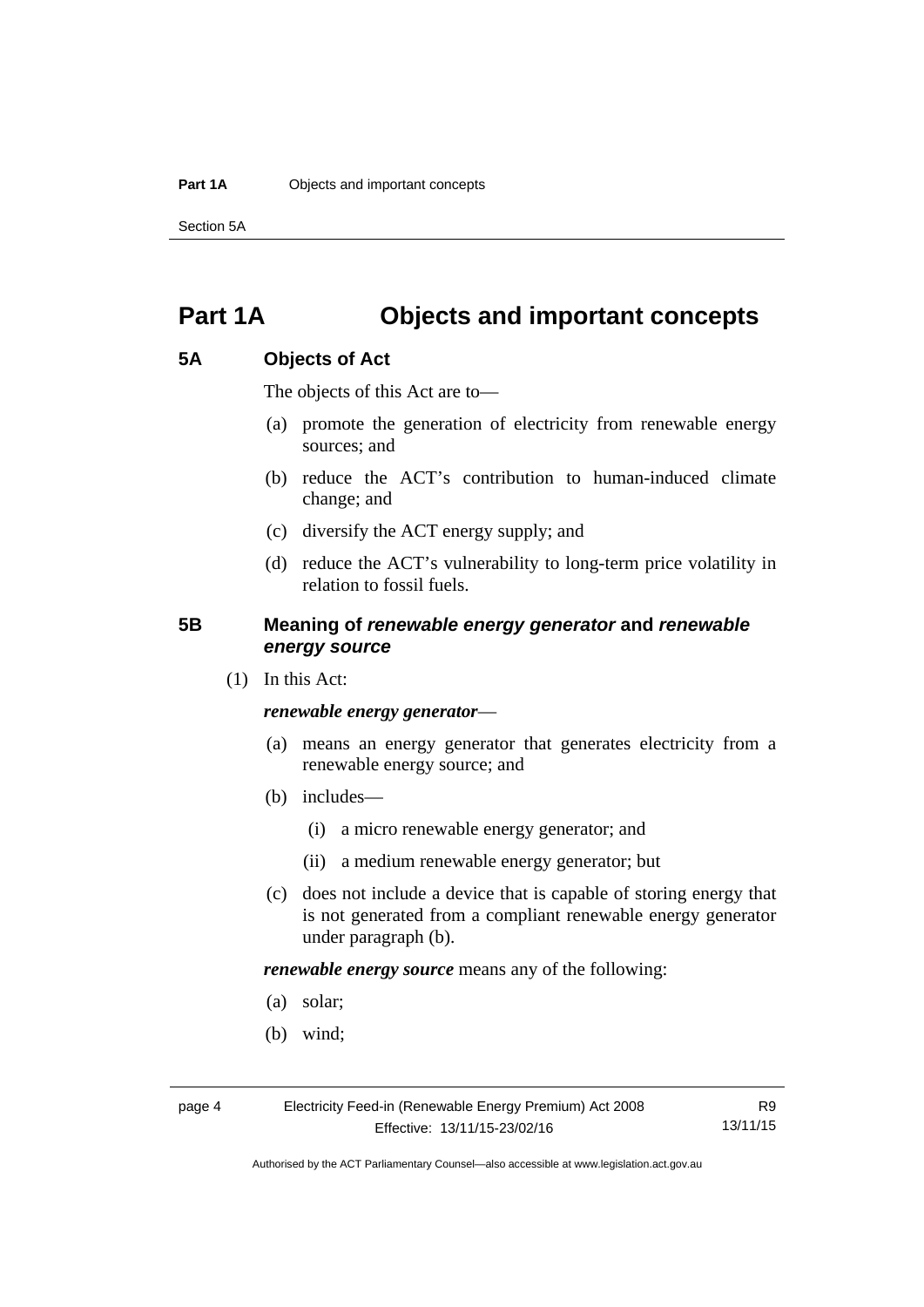- (c) any other source determined by the Minister.
- (2) A determination is a disallowable instrument.
	- *Note* A disallowable instrument must be notified, and presented to the Legislative Assembly, under the [Legislation Act.](http://www.legislation.act.gov.au/a/2001-14)

<span id="page-8-0"></span>**5C Meaning of** *capacity*

(1) In this Act:

*capacity*, of a renewable energy generator, means—

- (a) if the generator is a solar photovoltaic generator—the rated power output of the panels of the generator; or
- (b) if the Minister determines a method for measuring the capacity of a generator under subsection (2)—the capacity measured by the determined method.
- (2) The Minister may determine the method for measuring the capacity of renewable energy generators.
	- *Note* Power to make a statutory instrument (including a regulation) includes power to make different provision for different categories (see [Legislation Act,](http://www.legislation.act.gov.au/a/2001-14) s 48).
- (3) A determination is a disallowable instrument.
	- *Note* A disallowable instrument must be notified, and presented to the Legislative Assembly, under the [Legislation Act.](http://www.legislation.act.gov.au/a/2001-14)

## <span id="page-8-1"></span>**5D Meaning of** *medium renewable energy generator* **and**  *micro renewable energy generator*

In this Act:

*medium renewable energy generator* means a renewable energy generator that has a total capacity more than 30kW but not more than 200kW.

*micro renewable energy generator* means a renewable energy generator that has a total capacity not more than 30kW.

Authorised by the ACT Parliamentary Counsel—also accessible at www.legislation.act.gov.au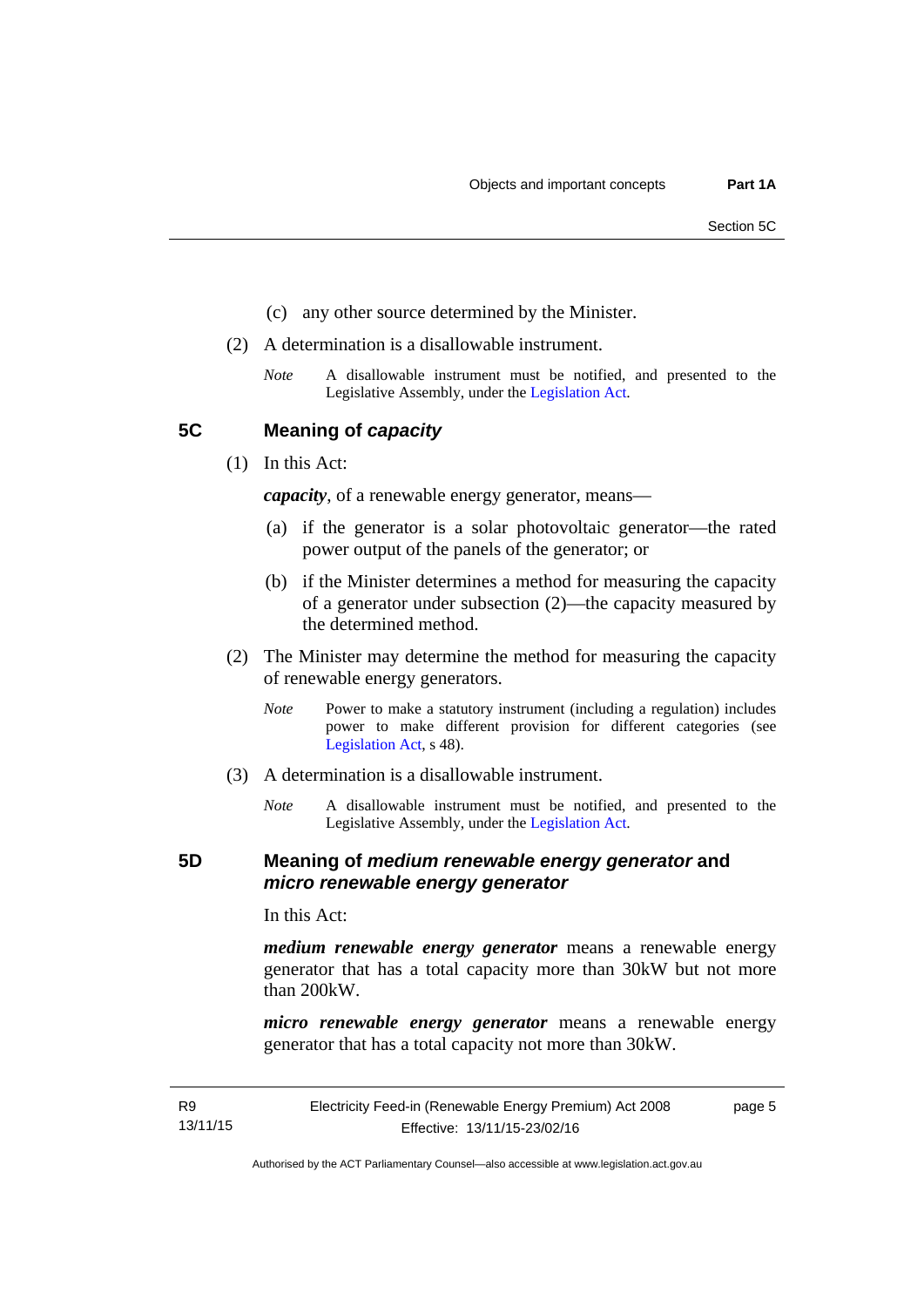Section 5E

### <span id="page-9-0"></span>**5E Meaning of** *compliant*

- (1) For this Act, a renewable energy generator is *compliant* if—
	- (a) the generator is installed on premises in the ACT; and
	- (b) when connected to the electricity distributor's network, it complies with the service and installation rules; and
	- (c) the total capacity of the generator, or the total capacity of all renewable energy generators installed on the premises, is not more than—
		- (i) 200kW; or
		- (ii) if the Minister determines another capacity under subsection (2)—the applicable determined capacity; and
	- (d) if the generator is a micro or medium renewable energy generator—the generator is connected to the electricity distributor's network before the total capacity of all micro and medium renewable energy generators connected to the network reaches—
		- (i) 30MW; or
		- (ii) if the Minister determines another capacity under subsection (3)—the determined capacity; and
	- (e) if the generator is a micro renewable energy generator—the distributor received the application for the connection of the generator by 29 July 2011; and
	- (f) if the generator is a medium renewable energy generator—the distributor received the application for the connection of the generator by 13 July 2011; and
	- (g) the generator is installed on premises and connected to the electricity distributor's network before 31 December 2016.

R9 13/11/15

Authorised by the ACT Parliamentary Counsel—also accessible at www.legislation.act.gov.au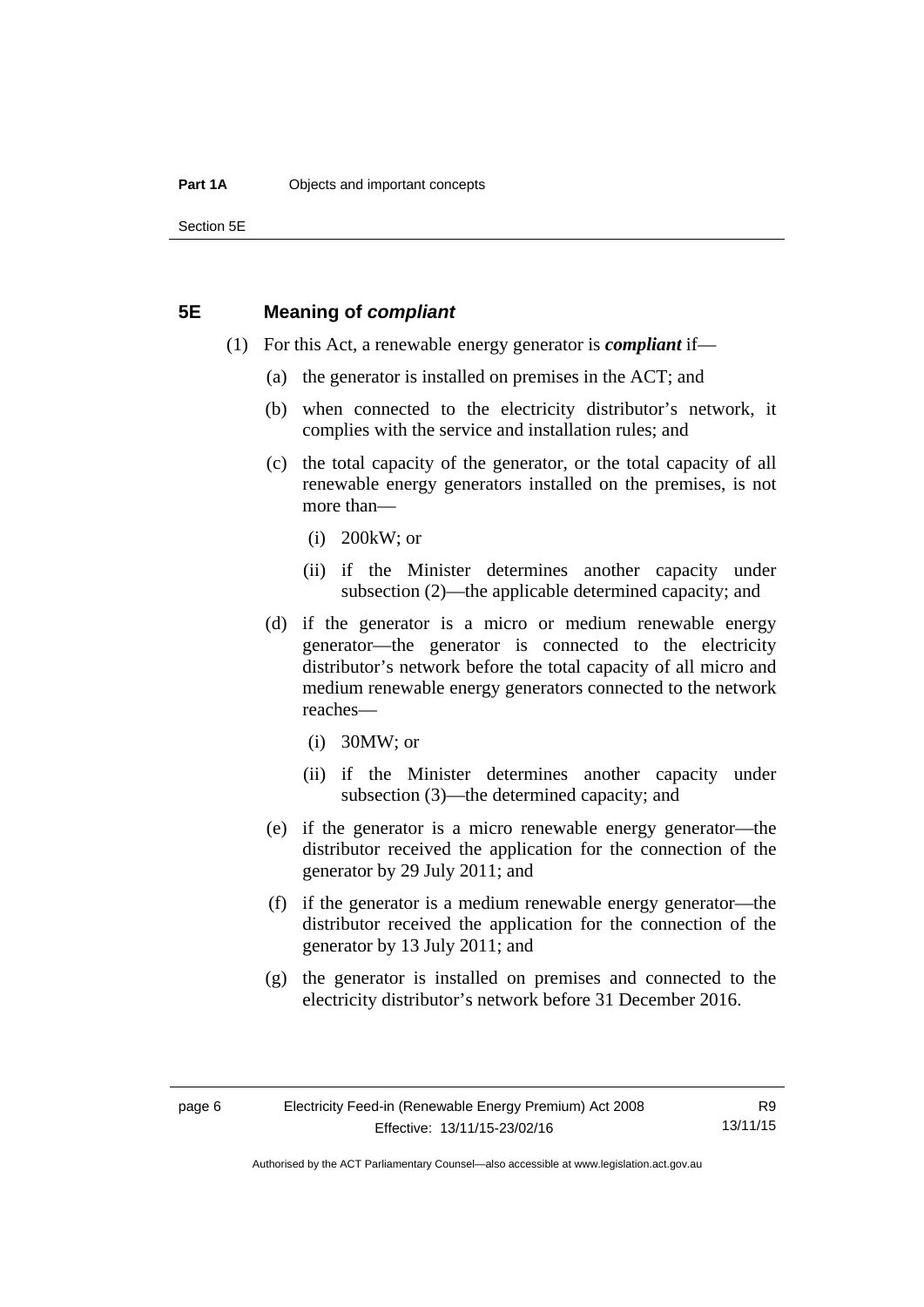- (2) The Minister may determine a total capacity for the following:
	- (a) micro renewable energy generators installed on premises;
	- (b) medium renewable energy generators installed on premises;
	- (c) all renewable energy generators installed on premises.
- (3) The Minister may determine the total capacity for all micro and medium renewable energy generators connected to the electricity distributor's network.
- (4) A determination is a disallowable instrument.
	- *Note* A disallowable instrument must be notified, and presented to the Legislative Assembly, under the [Legislation Act.](http://www.legislation.act.gov.au/a/2001-14)
- (5) In this section:

*service and installation rules* means the service and installation rules for connection to the electricity distribution network, as in force from time to time, made under a technical code, as in force from time to time, made under the *[Utilities Act 2000](http://www.legislation.act.gov.au/a/2000-65)*.

*Note* Technical codes made under the *[Utilities Act 2000](http://www.legislation.act.gov.au/a/2000-65)* are accessible at [www.icrc.act.gov.au.](http://www.icrc.act.gov.au/) The service and installation rules are accessible at [www.actewagl.com.au](http://www.actewagl.com.au/).

## <span id="page-10-0"></span>**5F Meaning of** *eligible entity*

(1) In this Act:

*eligible entity*—

- (a) means—
	- (i) if an incorporated association owns the premises on which a compliant renewable energy generator is installed—the incorporated association; or
	- (ii) if a cooperative owns the premises on which a compliant renewable energy generator is installed—the cooperative; or

page 7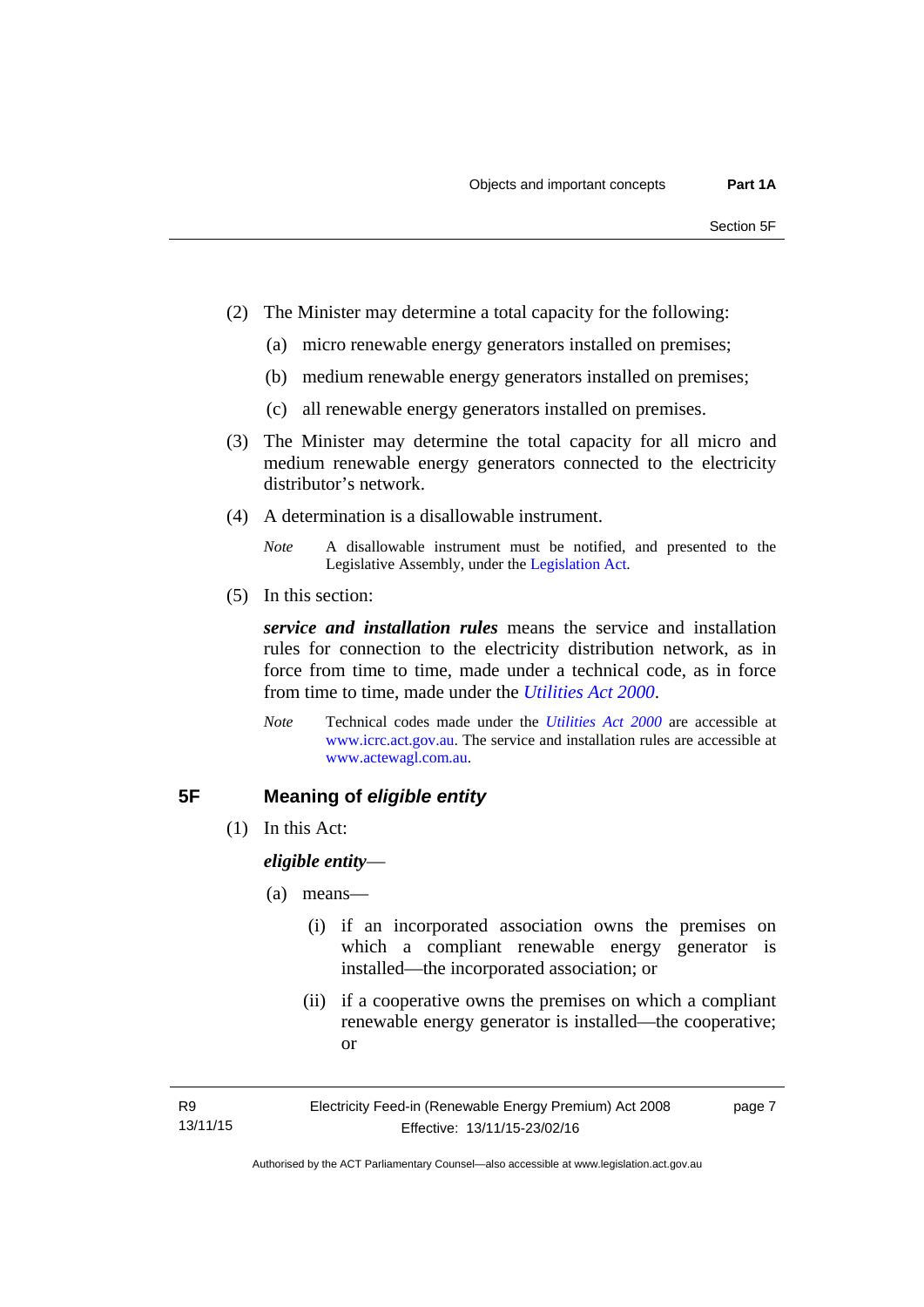Section 5F

- (iii) if a person owns commercial or retail premises on which a compliant renewable energy generator is installed—the person; or
- (iv) if a person (the *lessee*) leases premises, or a part of premises, to install or operate a compliant renewable energy generator—the lessee; or
- (v) in any other case—the occupier of premises on which a compliant renewable energy generator is installed; but
- (b) does not include—
	- (i) a territory agency; or
	- (ii) a territory-owned corporation; or
	- (iii) the Commonwealth or a Commonwealth authority; or
	- (iv) an entity determined by the Minister.
- (2) A determination is a disallowable instrument.
	- *Note* A disallowable instrument must be notified, and presented to the Legislative Assembly, under the [Legislation Act.](http://www.legislation.act.gov.au/a/2001-14)
- (3) In this section:

*commercial premises*—see the *[Leases \(Commercial and Retail\)](http://www.legislation.act.gov.au/a/2001-18)  [Act 2001](http://www.legislation.act.gov.au/a/2001-18)*, section 7 (1).

*Commonwealth authority* means any of the following (other than an educational institution):

- (a) a corporation established for a public purpose under a Commonwealth Act;
- (b) a company in which a controlling interest is held by any 1 of the following, or by 2 or more of the following together:
	- (i) the Commonwealth;
	- (ii) a corporation mentioned in paragraph (a);

Authorised by the ACT Parliamentary Counsel—also accessible at www.legislation.act.gov.au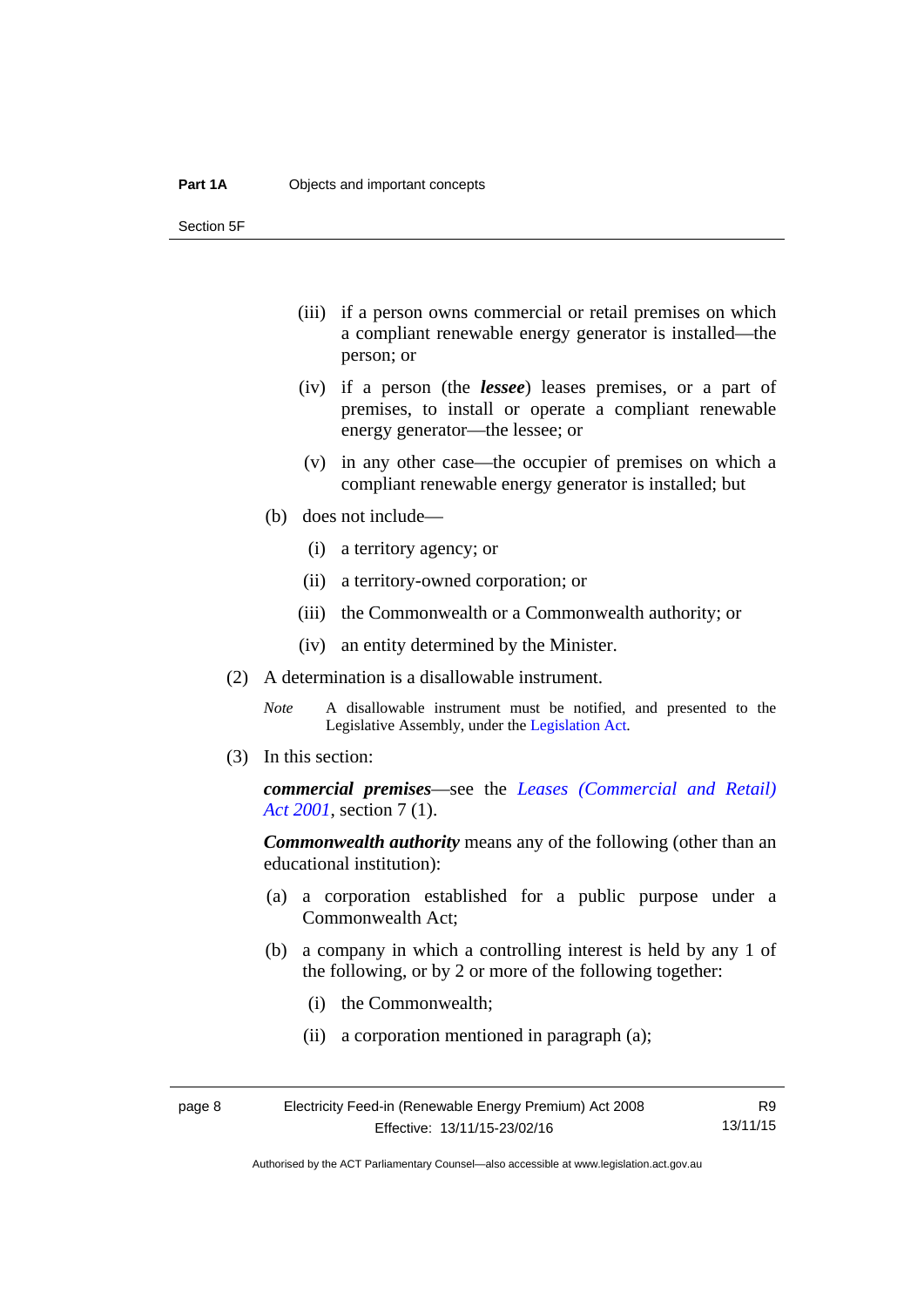(iii) an entity mentioned in subparagraph (i) or (ii).

*cooperative*—see the *[Cooperatives Act 2002](http://www.legislation.act.gov.au/a/2002-45)*, dictionary.

#### *educational institution* means—

- (a) a government school or school-related institution established under the *[Education Act 2004](http://www.legislation.act.gov.au/a/2004-17)*, section 20; or
- (b) a registered higher education provider under the *[National](http://www.comlaw.gov.au/Series/C2011A00012)  [Vocational Education and Training Regulator Act 2011](http://www.comlaw.gov.au/Series/C2011A00012)* (Cwlth).

*incorporated association* means an association incorporated under the *[Associations Incorporation Act 1991](http://www.legislation.act.gov.au/a/1991-46)* or a law of another jurisdiction corresponding, or substantially corresponding, to that Act.

*occupier*, of premises, means the person to whom electricity for the premises is supplied by a NERL retailer.

*retail premises*—see the *[Leases \(Commercial and Retail\) Act 2001](http://www.legislation.act.gov.au/a/2001-18)*, section 7(2).

*territory agency* means any of the following (other than an educational institution):

- (a) the Territory;
- (b) a territory instrumentality, and any other corporation established for a public purpose under a territory law;
- (c) a company in which a controlling interest is held by any 1 of the following, or by 2 or more of the following together:
	- (i) the Territory;
	- (ii) a Minister;
	- (iii) a corporation mentioned in paragraph (b);
	- (iv) an entity mentioned in subparagraphs (i) to (iii).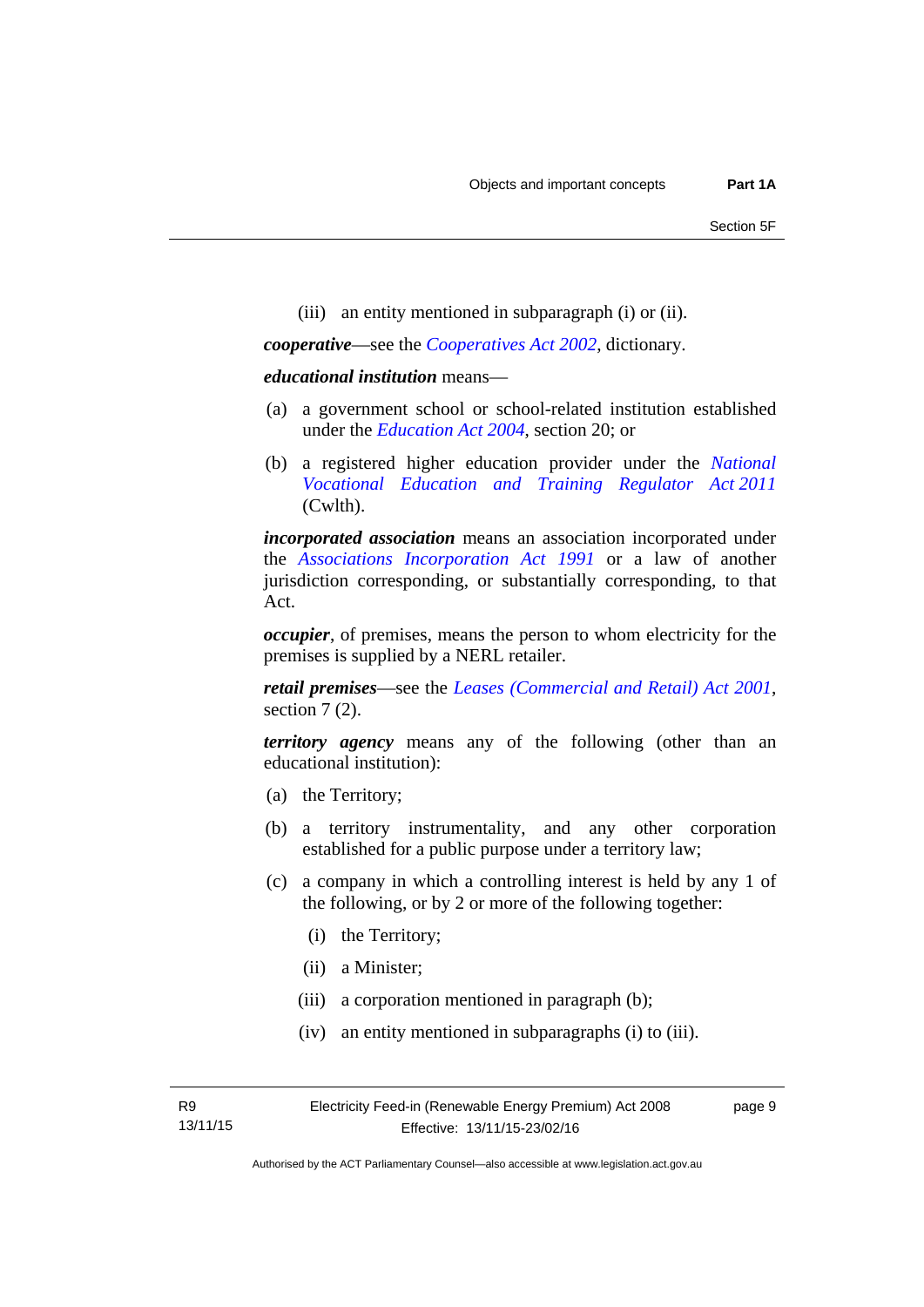Section 6

## <span id="page-13-0"></span>**Part 2 Renewable energy—supply to electricity network**

## <span id="page-13-1"></span>**6 Feed-in from renewable energy generators to electricity network**

(1) This section applies to—

- (a) an electricity distributor licensed to distribute electricity through an electricity network; and
- (b) a NERL retailer authorised to supply electricity from the electricity network.
- (2) It is a condition of the electricity distributor's licence that the distributor must, on application by an eligible entity—
	- (a) connect a renewable energy generator to the distributor's network to enable electricity generated by the generator to be supplied to the network; and
	- (b) reimburse the NERL retailer that supplies electricity to the eligible entity's premises the difference between—
		- (i) the amount payable under subsection (3) for electricity generated by the generator to be supplied to the network; and
		- (ii) the normal cost of that electricity; and
	- (c) pass on to the eligible entity the additional metering costs in relation to electricity generated by the generator.
- (3) The NERL retailer must, on application by an eligible entity, pay the eligible entity, in accordance with section 8, for the total amount of electricity generated by the renewable energy generator on or after the day the application is made.

R9 13/11/15

Authorised by the ACT Parliamentary Counsel—also accessible at www.legislation.act.gov.au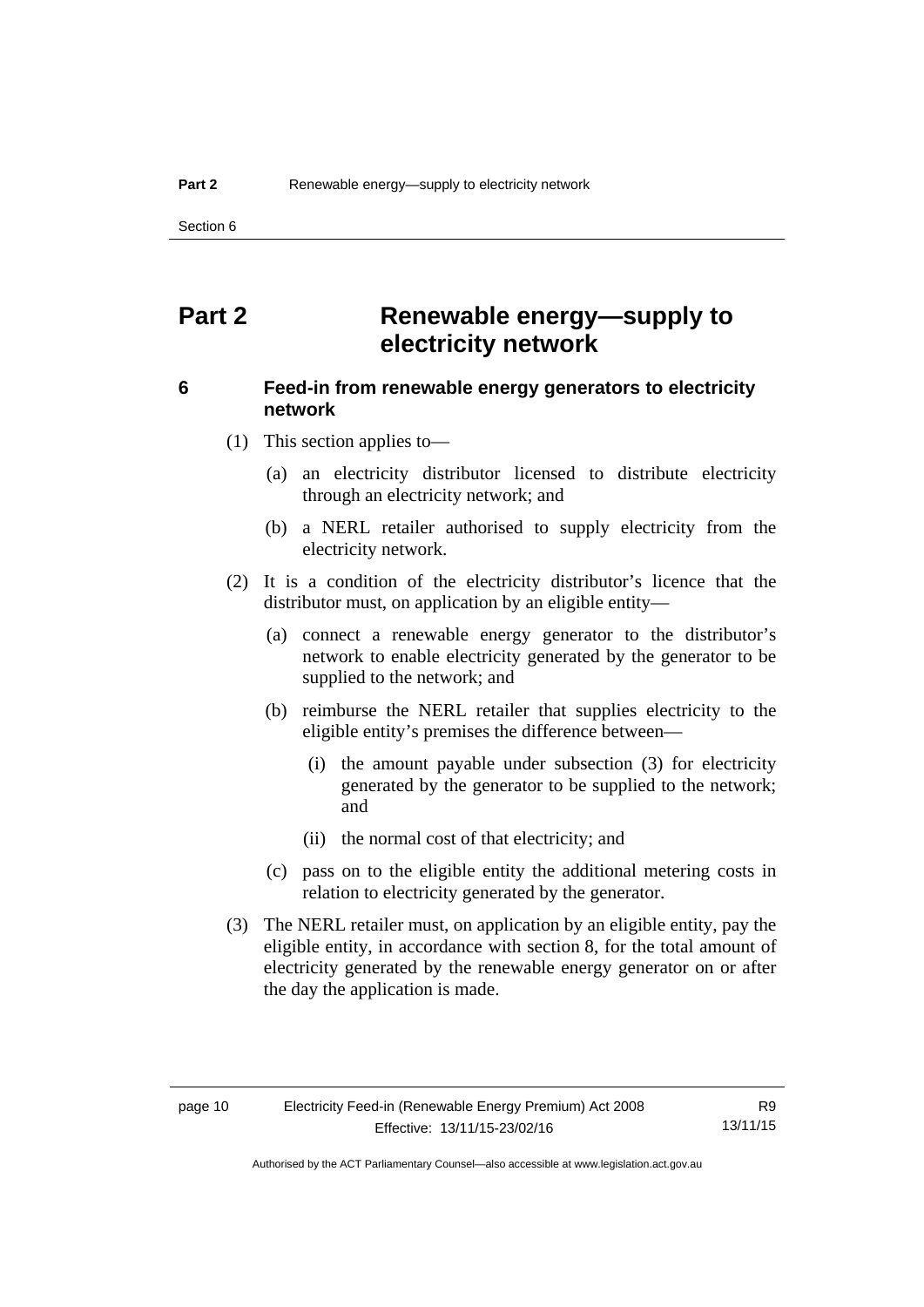## <span id="page-14-0"></span>**6A What is the** *normal cost of electricity***?**

- (1) The Minister may determine an amount to be the *normal cost of electricity* in relation to a period.
- (2) A determination is a notifiable instrument.

*Note* A notifiable instrument must be notified under the [Legislation Act](http://www.legislation.act.gov.au/a/2001-14).

- (3) The Minister may make guidelines for a determination under this section.
- (4) A guideline is a disallowable instrument.
	- *Note* A disallowable instrument must be notified, and presented to the Legislative Assembly, under the [Legislation Act.](http://www.legislation.act.gov.au/a/2001-14)

### <span id="page-14-1"></span>**7 Utility service**

The action required by a distributor under section  $6(2)$  is a utility service for the *[Utilities Act 2000](http://www.legislation.act.gov.au/a/2000-65)*.

*Note* The action required by a NERL retailer under s 6 (3) is a utility service for the *[Utilities Act 2000](http://www.legislation.act.gov.au/a/2000-65)*, pt 4 (Industry codes) (see that Act, s 75B).

## <span id="page-14-2"></span>**8 Payment for electricity from renewable energy generators**

- (1) For section 6 (3), payment must be at the following rate:
	- (a) for electricity generated by a micro renewable energy generator—
		- (i) if an eligible entity entered into a contract for the installation of the generator before 1 June 2011—
			- (A) 100% of the premium rate; or
			- (B) if a lower percentage is determined under section 9 for this paragraph—that percentage of the premium rate; or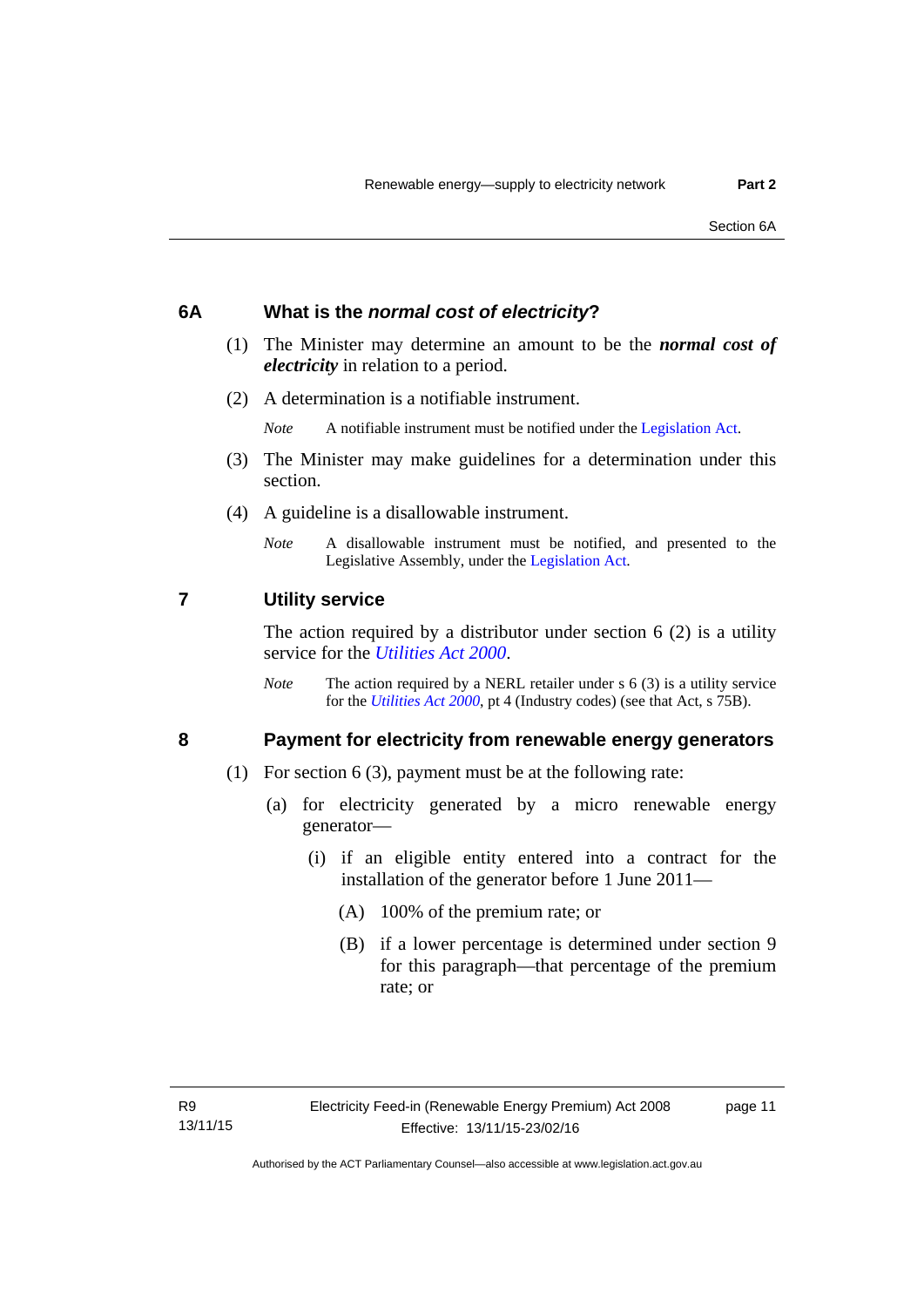- (ii) if an eligible entity entered into a contract for the installation of the generator on or after 1 June 2011—
	- (A) 66% of the premium rate; or
	- (B) if a lower percentage is determined under section 9 for this paragraph—that percentage of the premium rate;
- (b) for electricity generated by a medium renewable energy generator—
	- (i) if an eligible entity entered into a contract for the installation of the generator before the relevant date—
		- (A) 75% of the premium rate; or
		- (B) if a lower percentage is determined under section 9 for this paragraph—that percentage of the premium rate; or
	- (ii) if an eligible entity entered into a contract for the installation of the generator on or after the relevant date—
		- (A) 66% of the premium rate; or
		- (B) if a lower percentage is determined under section 9 for this paragraph—that percentage of the premium rate.
- (2) Payment must be made to the eligible entity quarterly in arrears for the total amount of electricity generated by the generator.
- (3) In this section:

*relevant date* means the day the *[Electricity Feed-in \(Renewable](http://www.legislation.act.gov.au/a/2011-25)  [Energy Premium\) Amendment Act 2011 \(No 2\)](http://www.legislation.act.gov.au/a/2011-25)* commenced.

R9 13/11/15

Authorised by the ACT Parliamentary Counsel—also accessible at www.legislation.act.gov.au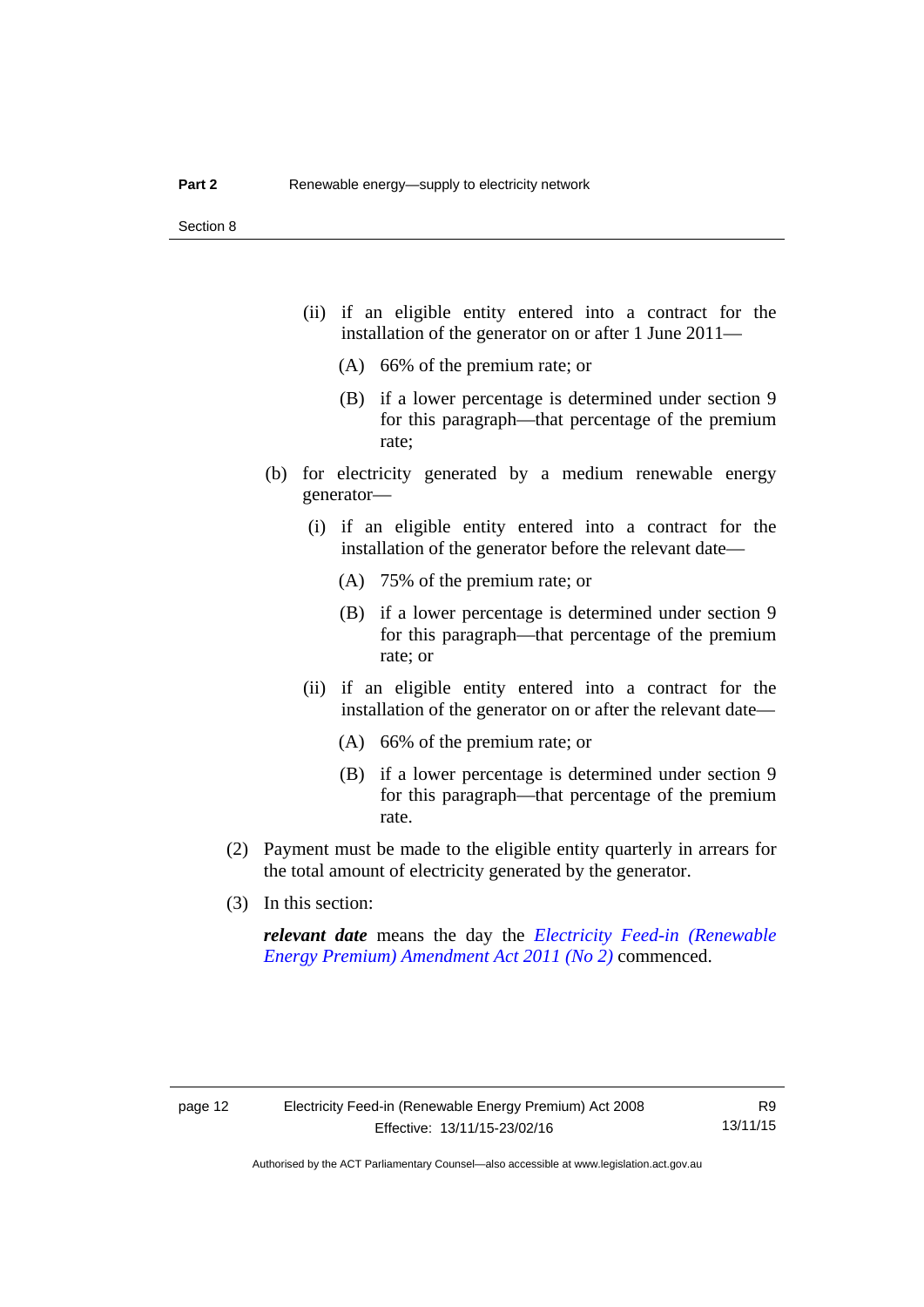## <span id="page-16-0"></span>**8A Recovery of cost of renewable energy premium**

- (1) This section applies if a NERL retailer imposes a recovery of costs on electricity consumers to recover the cost of a renewable energy premium payable to an eligible entity under this Act.
- (2) The recovery of costs must be imposed on an electricity consumer in a way that is in proportion to the amount of electricity used by the consumer.

## <span id="page-16-1"></span>**9 Determination of percentages**

- (1) The Minister may determine percentages for section 8 (Payment for electricity from renewable energy generators).
- (2) A determination is a disallowable instrument.
	- *Note* A disallowable instrument must be notified, and presented to the Legislative Assembly, under the [Legislation Act.](http://www.legislation.act.gov.au/a/2001-14)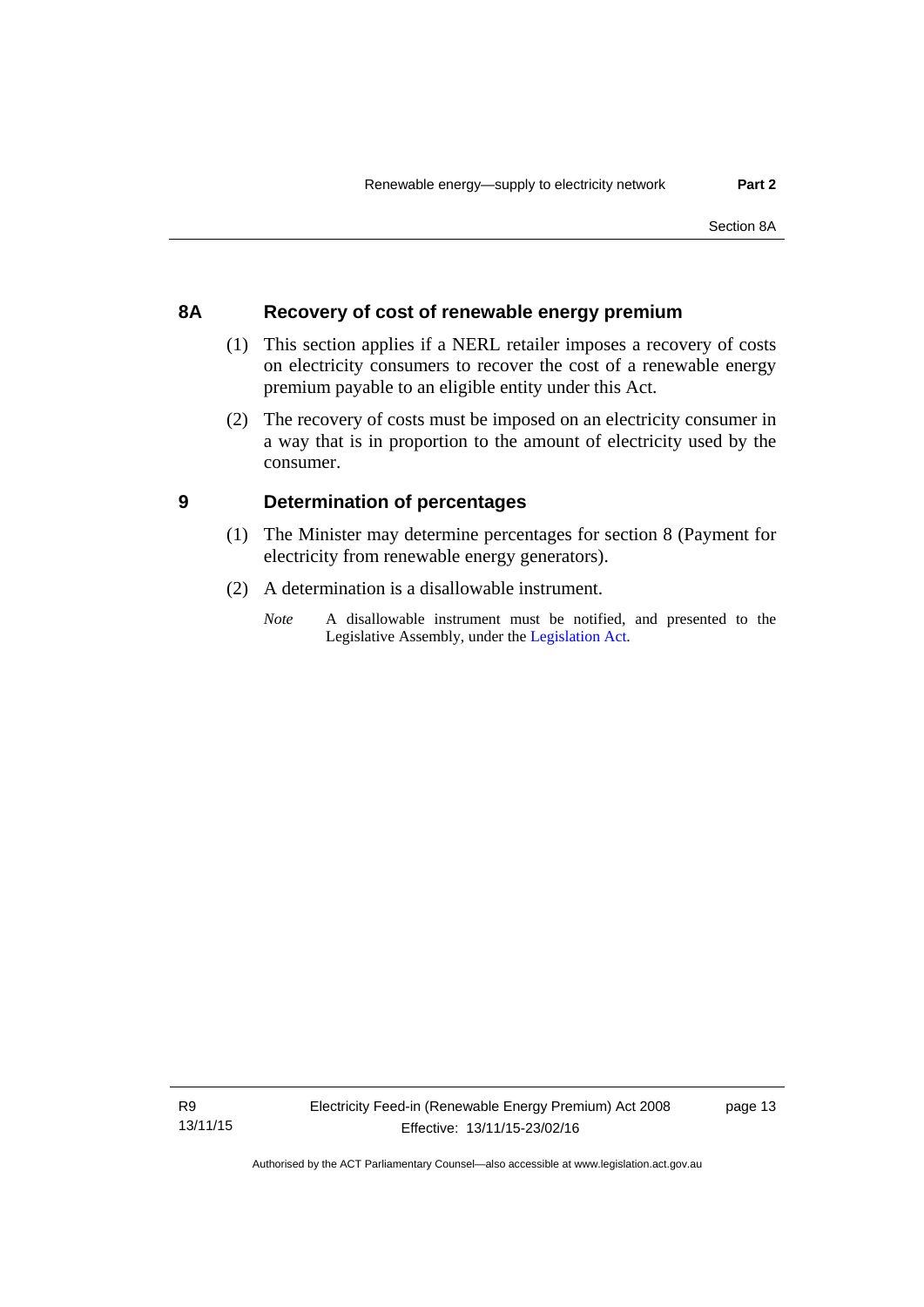## <span id="page-17-0"></span>**Part 3 Renewable energy premium determination of rate**

### <span id="page-17-1"></span>**10 Determination of premium rate**

- (1) The Minister must determine the premium rate for amounts payable by a NERL retailer under section 6 (Feed-in from renewable energy generators to electricity network) for compliant renewable energy generators.
- (2) A determination is a disallowable instrument.
	- *Note* A disallowable instrument must be notified, and presented to the Legislative Assembly, under the [Legislation Act.](http://www.legislation.act.gov.au/a/2001-14)
- (3) In making a determination, the Minister—
	- (a) must seek the advice of the Independent Competition and Regulatory Commission to assist the Minister to determine the premium rate; and
	- (b) must give priority to the following:
		- (i) the desirability of costs under this Act impacting equitably on all electricity users;
		- (ii) the need to encourage the generation of electricity from renewable sources;
		- (iii) the need to reduce emissions from greenhouse gases;
		- (iv) the need to reduce the likely effects of climate change;
		- (v) the desirability of eligible entities being able to recoup investment on renewable energy generators within a reasonable time; and
	- (c) must have regard to the following:
		- (i) the amounts payable under this Act by an electricity distributor;

| page 14 | Electricity Feed-in (Renewable Energy Premium) Act 2008 | R9       |
|---------|---------------------------------------------------------|----------|
|         | Effective: 13/11/15-23/02/16                            | 13/11/15 |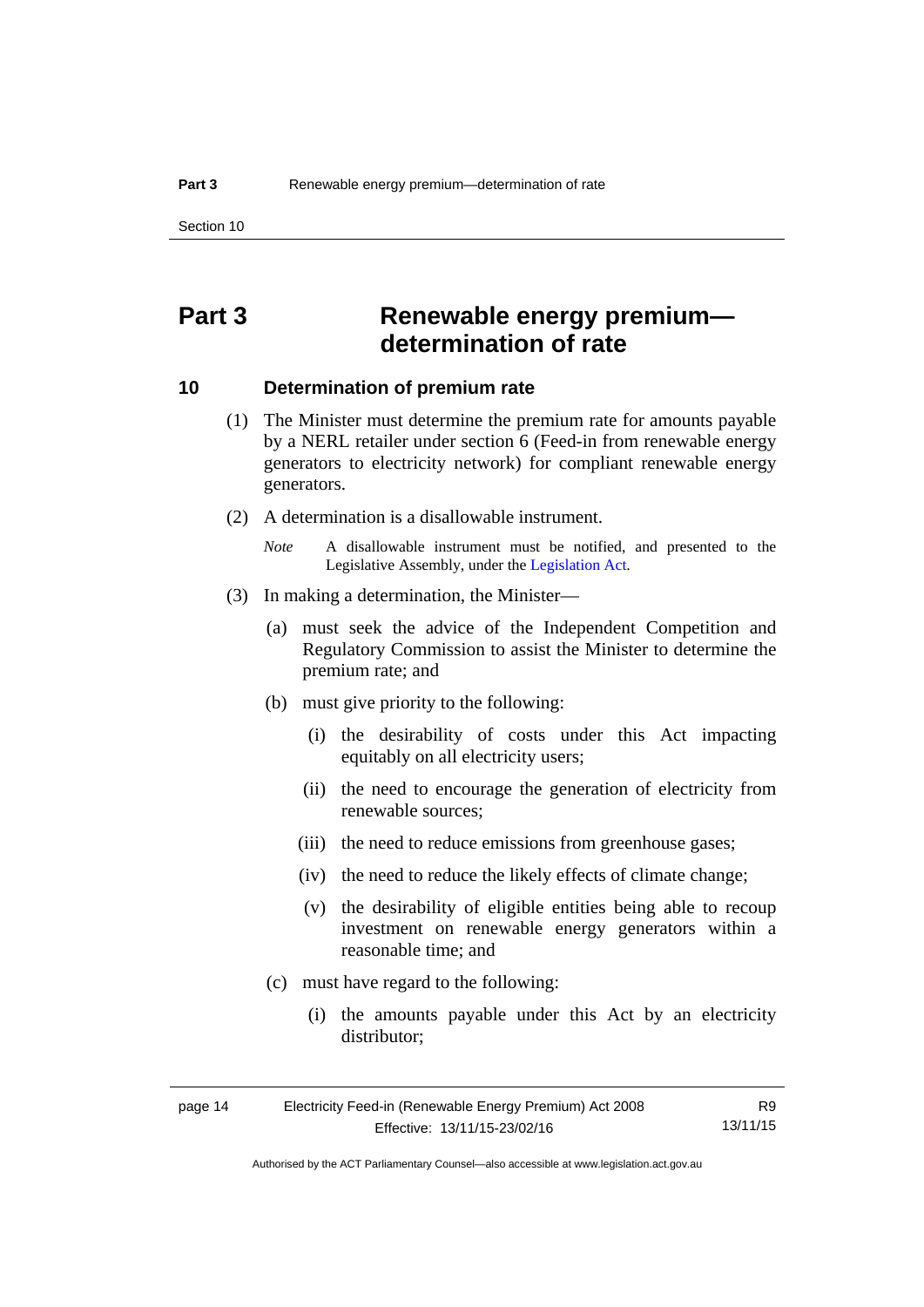- (ii) the amounts payable under this Act by a NERL retailer;
- (iii) any additional metering costs passed on to an eligible entity because of section 6 (2) (c);
- (iv) any advice received from the Independent Competition and Regulatory Commission in response to a request under paragraph (a);
- (v) anything else the Minister considers relevant.
- (4) If the Minister receives any advice requested under subsection (3) (a), the Minister must—
	- (a) present a copy of the advice to the Legislative Assembly within 3 sitting days after receiving the advice; and
	- (b) give a copy of the advice to each member of the Legislative Assembly—
		- (i) at least 14 days before the Minister makes the determination; but
		- (ii) within 30 days after receiving the advice.

## <span id="page-18-0"></span>**11 Premium rate—20 years**

- (1) The premium rate for the financial year in which a renewable energy generator is connected to a distributor's network applies, if the generator remains connected to the network, in relation to electricity generated by the generator during the 20 years after the date of the connection.
- (2) For subsection (1), a generator is taken to remain connected to the network—
	- (a) during any temporary interruption to the connection for repair or maintenance work or relocation of the connection or generator at the same premises; or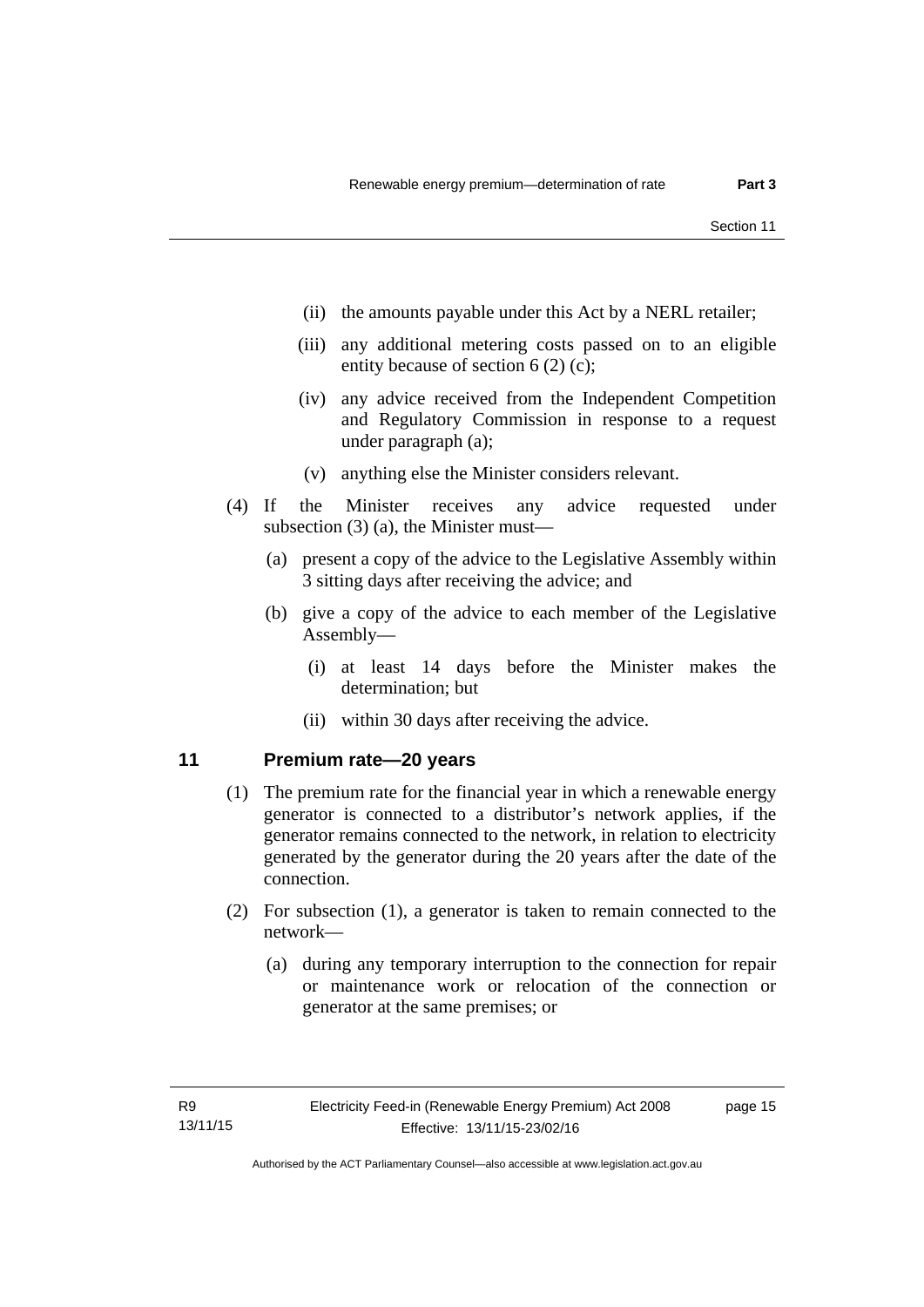- (b) if the generator is transferred with the premises to another person who is an eligible entity in relation to the premises; or
- (c) if the generator is transferred to other premises in relation to which the eligible entity is also an eligible entity.
- (3) For subsection (1), a micro renewable energy generator (the *old generator*) is taken to remain connected to the network if—
	- (a) the old generator was or is installed on premises that are, or are on the same parcel of land as, affected residential premises or eligible impacted property; and
	- (b) the affected residential premises or eligible impacted property have been or are to be demolished; and
	- (c) the eligible entity for the affected residential premises or eligible impacted property becomes an eligible entity in relation to other premises (the *new premises*); and
	- (d) a micro renewable energy generator (the *new generator*) is installed on the new premises; and
	- (e) the total capacity of the new generator is not greater than the total capacity of the old generator when the old generator was first connected to the network; and
	- (f) the new generator is connected to the network.
- (4) In this section:

*affected residential premises* means premises, or a part of premises—

- (a) that—
	- (i) are a class 1 or class 2 building; and
	- (ii) contain or have contained loose-fill asbestos insulation; or
- (b) that are included in the affected residential premises register.

Authorised by the ACT Parliamentary Counsel—also accessible at www.legislation.act.gov.au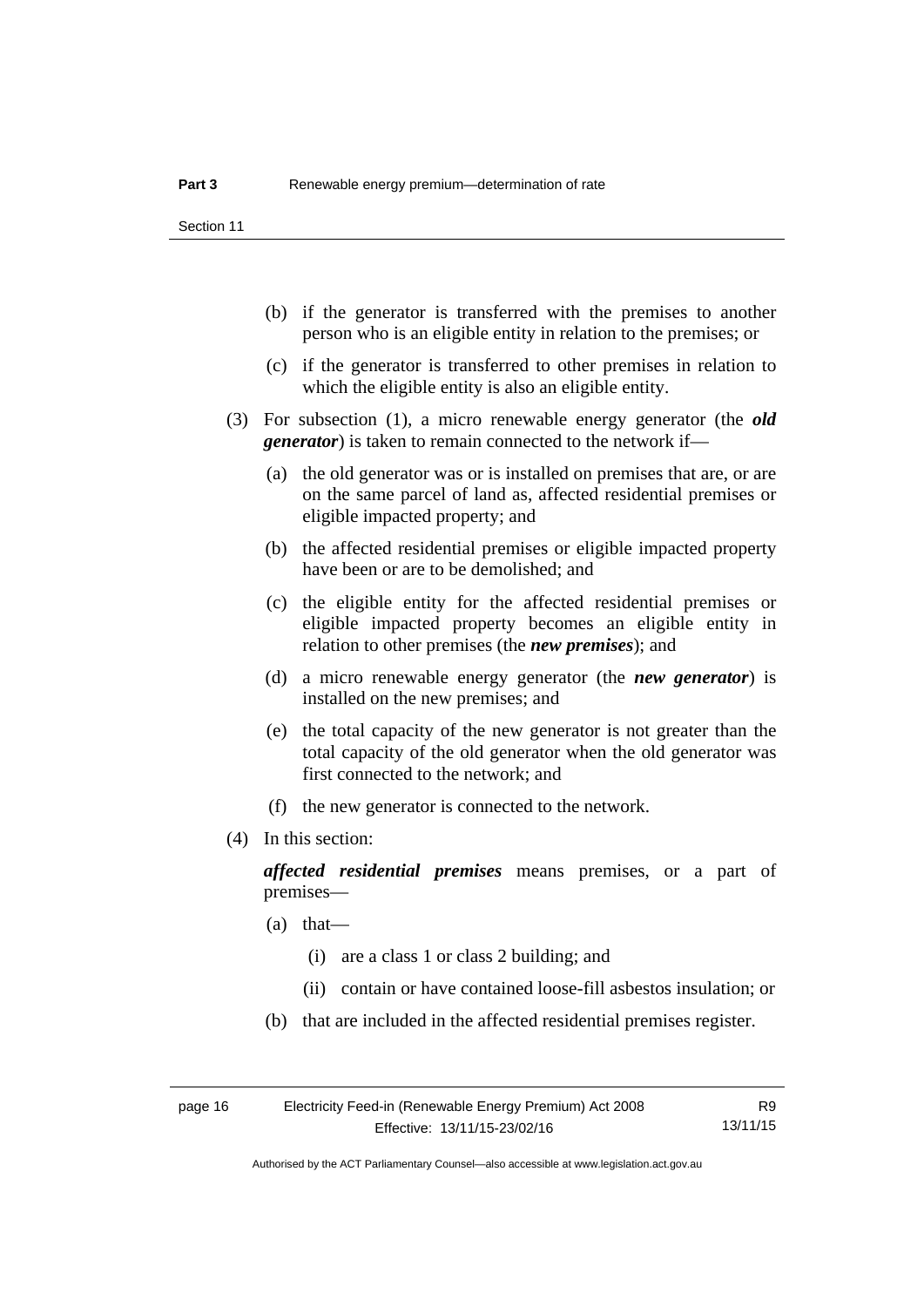*affected residential premises register*—see the *[Dangerous](http://www.legislation.act.gov.au/a/2004-7)  [Substances Act 2004](http://www.legislation.act.gov.au/a/2004-7)*, section 47N.

*class*, of building—see the *[Building Act 2004](http://www.legislation.act.gov.au/a/2004-11)*, dictionary.

*eligible impacted property*—see the *[Civil Law \(Sale of Residential](http://www.legislation.act.gov.au/a/2003-40)  [Property\) Act 2003](http://www.legislation.act.gov.au/a/2003-40)*, section 9A (1).

*loose-fill asbestos insulation*—see the *[Dangerous Substances](http://www.legislation.act.gov.au/a/2004-7)  [Act 2004](http://www.legislation.act.gov.au/a/2004-7)*, section 47M.

R9 13/11/15 page 17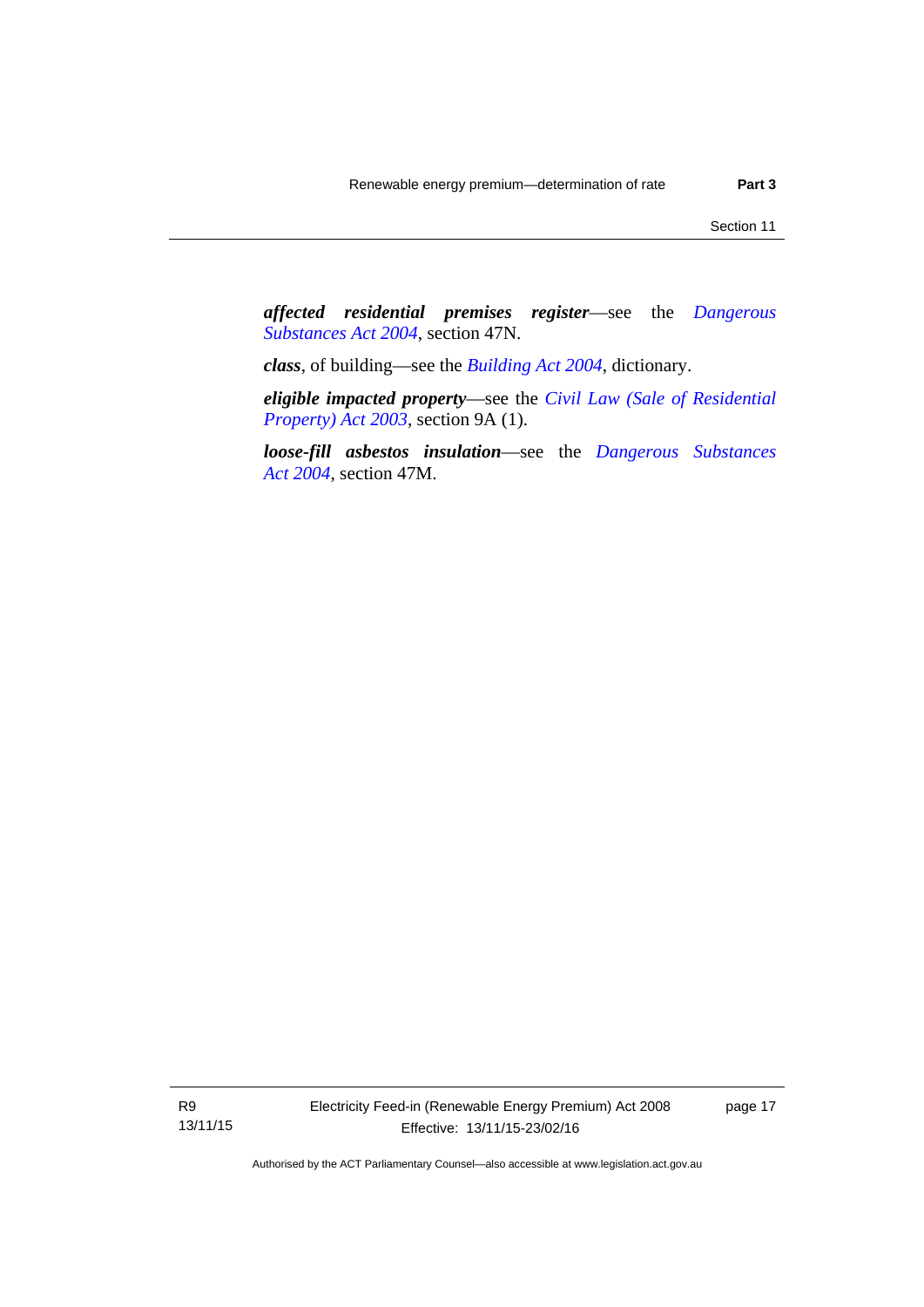#### Part 3A Reporting

Section 11A

## <span id="page-21-0"></span>**Part 3A Reporting**

## <span id="page-21-1"></span>**11A Report by Minister**

The Minister must, within 6 months after the end of each financial year, publish on an appropriate government website a report about the following:

- (a) the number of compliant renewable energy generators installed on premises in the ACT;
- (b) the total capacity of compliant renewable energy generators installed on premises in the ACT;
- (c) the costs under this Act on electricity users.

## <span id="page-21-2"></span>**11B Electricity distributors to give information to Minister**

- (1) The Minister must determine the information required to prepare a report under section 11A (the *required information*).
- (2) A determination is a disallowable instrument.
	- *Note* A disallowable instrument must be notified, and presented to the Legislative Assembly, under the [Legislation Act.](http://www.legislation.act.gov.au/a/2001-14)
- (3) Each of the following entities (a *reporting entity)* must give the Minister the required information:
	- (a) an electricity distributor;
	- (b) a NERL retailer.
- (4) A person commits an offence if—
	- (a) the person is a reporting entity; and
	- (b) the person engages in conduct; and

R9 13/11/15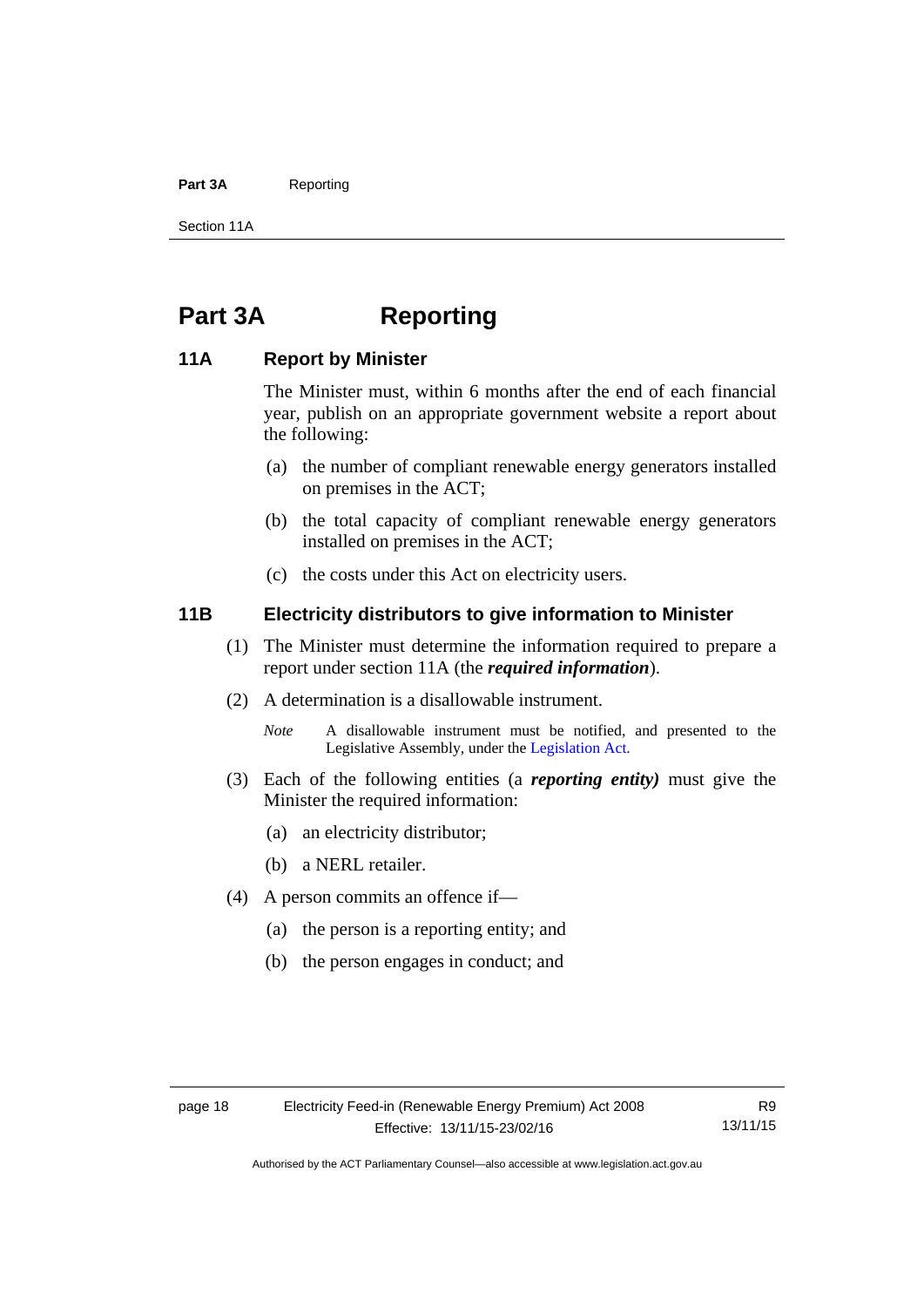- (c) as a result of the conduct, the person fails to give the Minister information; and
- (d) the information is required information.

Maximum penalty: 30 penalty units.

## <span id="page-22-0"></span>**11C Audit of information given to Minister**

- (1) The Minister may require a reporting entity to undertake an audit of the information provided by the reporting entity under section 11B if the Minister believes on reasonable grounds the information is untrue, misleading or incomplete.
- (2) The audit must be—
	- (a) paid for by the reporting entity; and
	- (b) undertaken by—
		- (i) an auditor appointed by the Minister; or
		- (ii) if the Minister decides not to appoint an auditor—an auditor that is independent of the reporting entity; and
	- (c) undertaken in accordance with requirements determined by the Minister.
- (3) A determination is a disallowable instrument.
	- *Note* A disallowable instrument must be notified, and presented to the Legislative Assembly, under the [Legislation Act.](http://www.legislation.act.gov.au/a/2001-14)
- (4) A person commits an offence if—
	- (a) the person is a reporting entity; and
	- (b) the person gives the Minister information under section 11B; and
	- (c) the Minister requires an audit of the information; and

page 19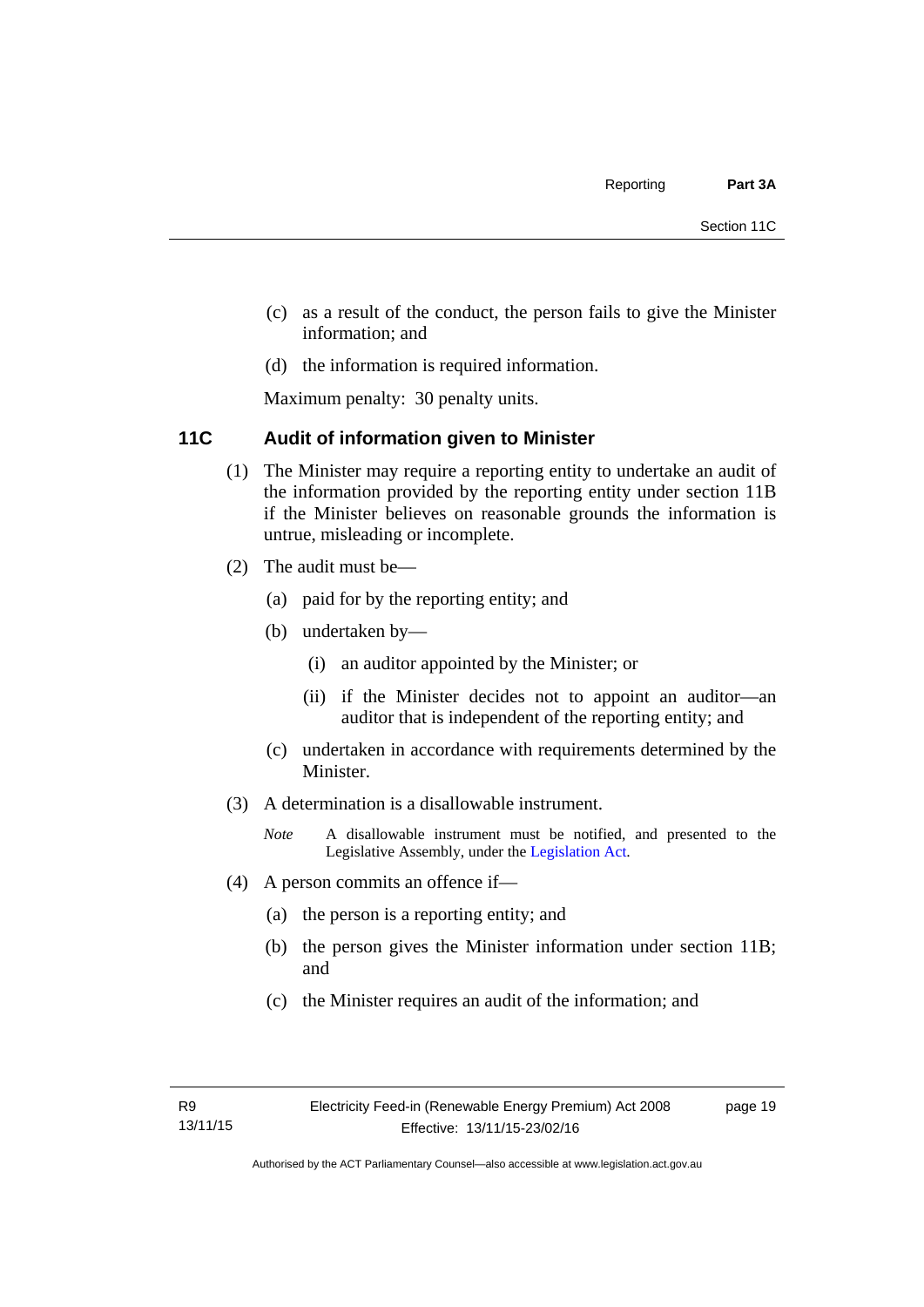#### Part 3A Reporting

Section 11C

- (d) the person engages in conduct; and
- (e) as a result of the conduct, the person fails to undertake the required audit.

Maximum penalty: 400 penalty units.

page 20 Electricity Feed-in (Renewable Energy Premium) Act 2008 Effective: 13/11/15-23/02/16

R9 13/11/15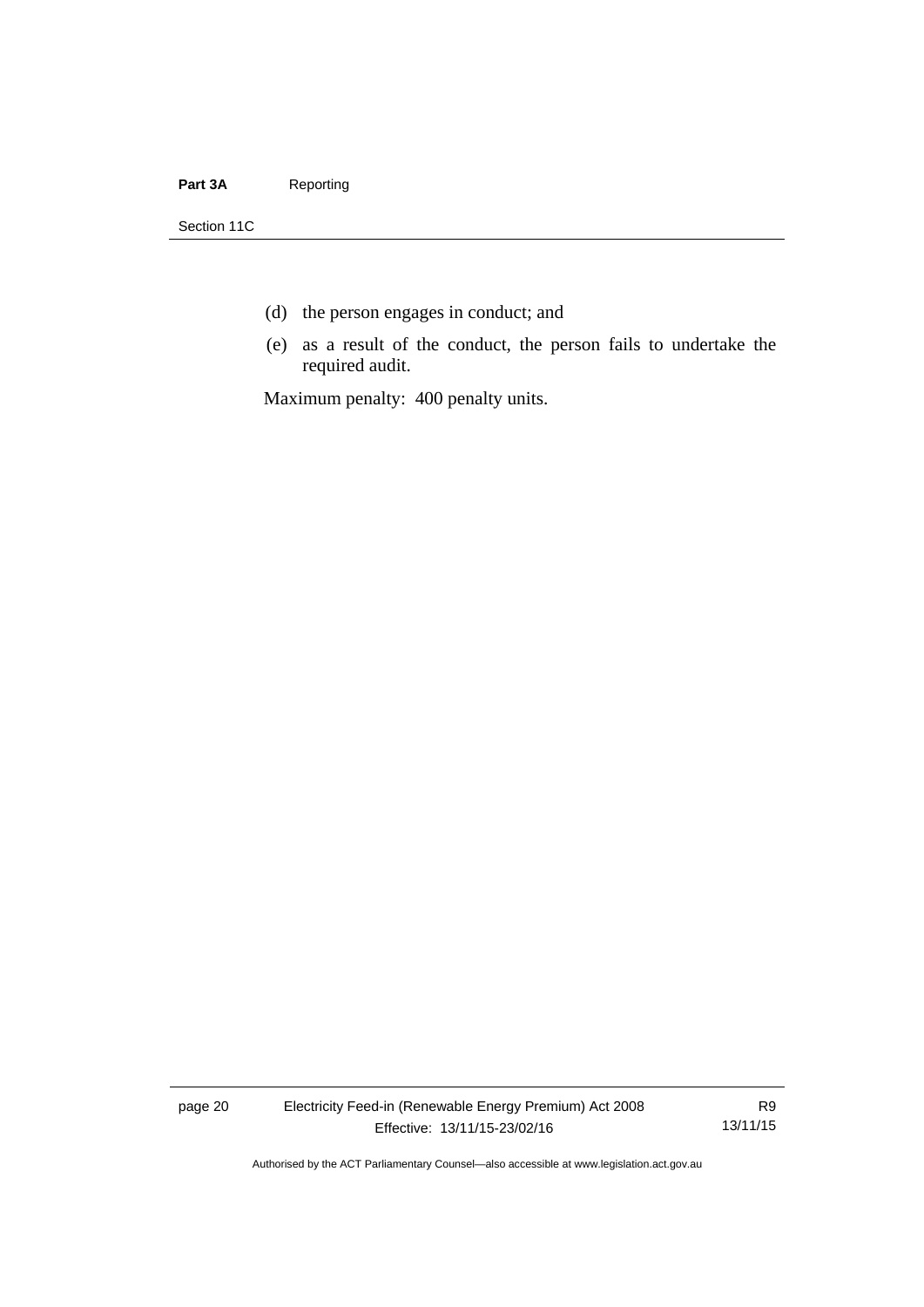## <span id="page-24-0"></span>**Part 4 Miscellaneous**

## <span id="page-24-1"></span>**12 Regulation-making power**

- (1) The Executive may make regulations for this Act.
	- *Note* Regulations must be notified, and presented to the Legislative Assembly, under the [Legislation Act](http://www.legislation.act.gov.au/a/2001-14).
- (2) A regulation may make provision in relation to notices to be placed at premises where a renewable energy generator is located.
- (3) A regulation may create offences and fix maximum penalties of not more than 30 penalty units for the offences.

## <span id="page-24-2"></span>**13 Review of operation of Act**

- (1) The Minister must review the operation of this Act at least once every 5 years (a *review period*) after the day this Act commences.
- (2) The review must include a consideration of the impact of costs under this Act on electricity users and, in particular, whether the impacts are equitable.
- (3) The Minister must present a copy of the report of the review for a review period to the Legislative Assembly not later than 6 months after the end of the review period.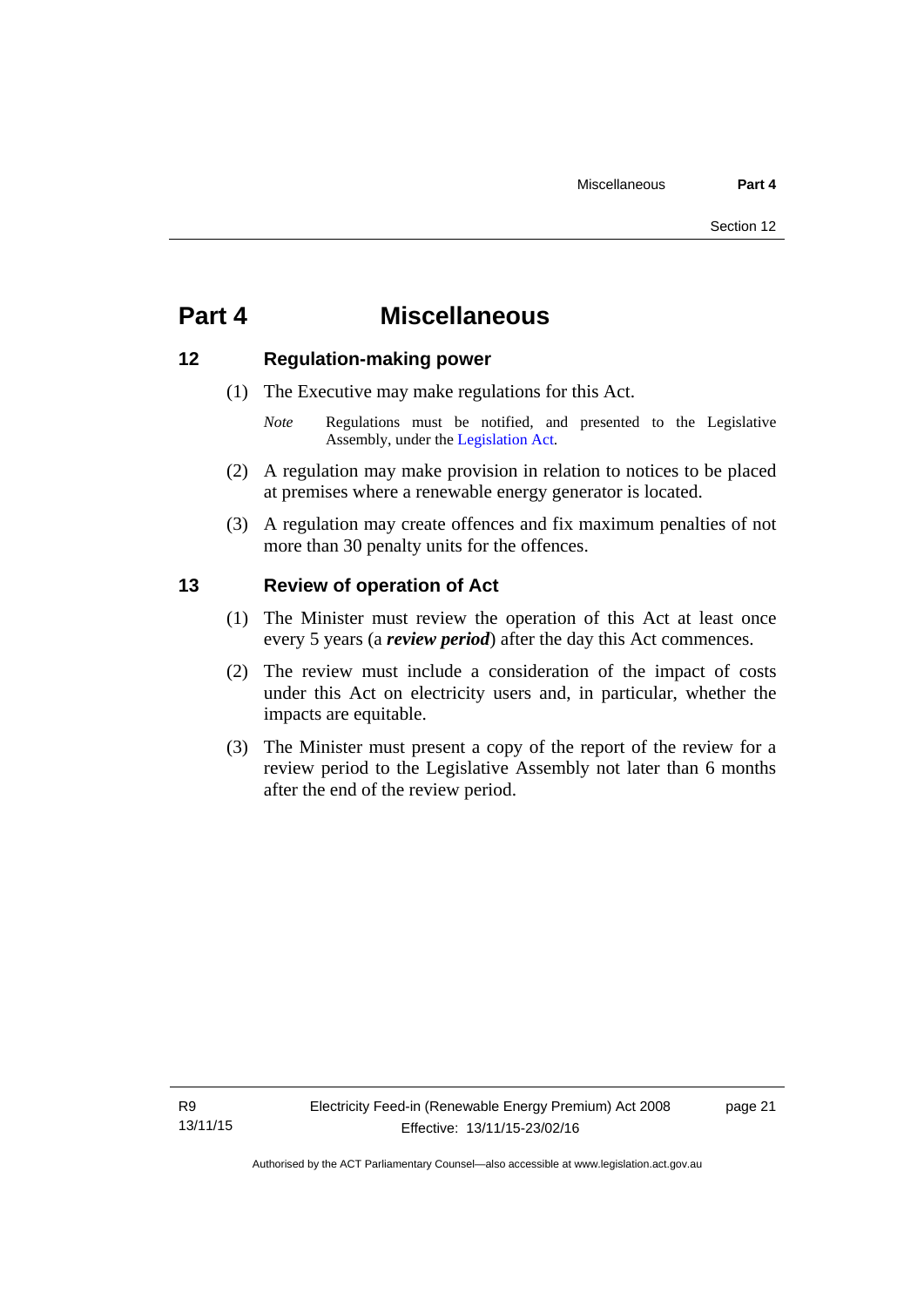## <span id="page-25-0"></span>**Dictionary**

(see  $s$  4)

*Note 1* The [Legislation Act](http://www.legislation.act.gov.au/a/2001-14) contains definitions and other provisions relevant to this Act.

*Note 2* For example, the [Legislation Act,](http://www.legislation.act.gov.au/a/2001-14) dict, pt 1, defines the following terms:

- disallowable instrument (see s 9)
	- Executive
	- Minister (see s 162)
	- National Electricity (ACT) Law
	- National Energy Retail Law (ACT)
	- quarter
	- regulation
	- under.

*additional metering costs*, in relation to electricity generated by a renewable energy generator connected to an electricity network, means metering costs associated with the electricity that are in addition to metering costs for which the distributor is responsible under the rules under the *[National Electricity \(ACT\) Law](http://www.legislation.act.gov.au/a/1997-79/default.asp)*.

*capacity*, of a renewable energy generator—see section 5C.

*compliant*—see section 5E.

*electricity distributor*—see the *[Utilities Act 2000](http://www.legislation.act.gov.au/a/2000-65)*, dictionary.

*electricity network*—see the *[Utilities Act 2000](http://www.legislation.act.gov.au/a/2000-65)*, section 7.

*eligible entity—*see section 5F (1).

*medium renewable energy generator*—see section 5D.

*micro renewable energy generator*—see section 5D.

*NERL retailer* means a person who holds a retailer authorisation under the *[National Energy Retail Law \(ACT\)](http://www.legislation.act.gov.au/a/2012-31/default.asp)*.

*normal cost of electricity*—see section 6A.

page 22 Electricity Feed-in (Renewable Energy Premium) Act 2008 Effective: 13/11/15-23/02/16

R9 13/11/15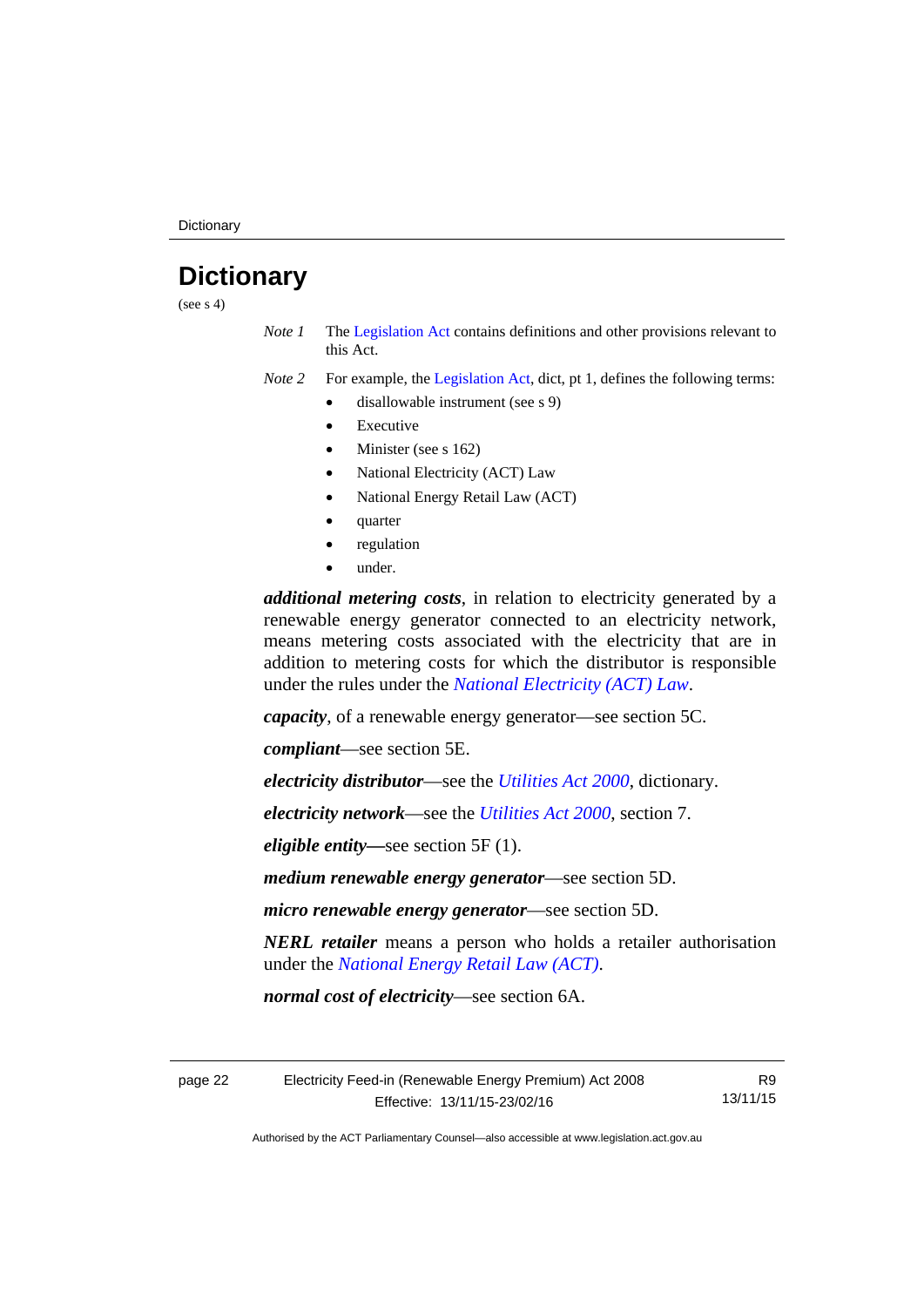*premium rate*, for electricity supplied from a renewable energy generator to an electricity distributor's network, means the premium rate determined under section 10 for the first financial year in which both—

- (a) the generator is connected to the network to enable electricity generated by the generator to be supplied to the network; and
- (b) the eligible entity for the generator makes the application for payment mentioned in section 6 (3).

*renewable energy generator*—see section 5B.

*renewable energy source*—see section 5B.

*reporting entity*—see section 11B (3).

*required information*—see section 11B (1).

R9 13/11/15 page 23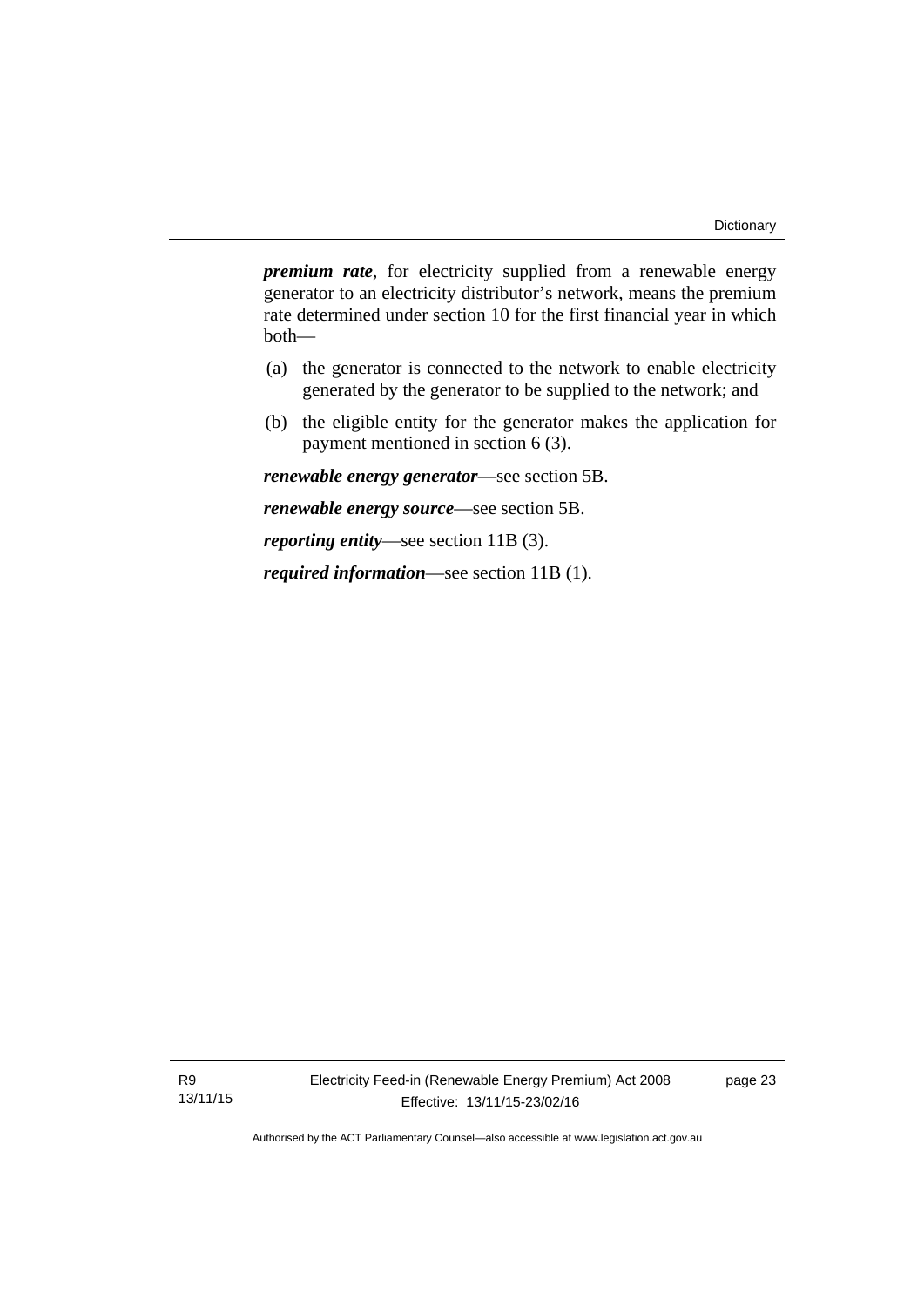1 About the endnotes

## <span id="page-27-0"></span>**Endnotes**

## **1 About the endnotes**

Amending and modifying laws are annotated in the legislation history and the amendment history. Current modifications are not included in the republished law but are set out in the endnotes.

Not all editorial amendments made under the *[Legislation Act 2001](http://www.legislation.act.gov.au/a/2001-14)*, part 11.3 are annotated in the amendment history. Full details of any amendments can be obtained from the Parliamentary Counsel's Office.

Uncommenced amending laws are not included in the republished law. The details of these laws are underlined in the legislation history. Uncommenced expiries are underlined in the legislation history and amendment history.

If all the provisions of the law have been renumbered, a table of renumbered provisions gives details of previous and current numbering.

The endnotes also include a table of earlier republications.

### <span id="page-27-2"></span>**2 Abbreviation key**

page 24 Electricity Feed-in (Renewable Energy Premium) Act 2008 Effective: 13/11/15-23/02/16

R9 13/11/15

<span id="page-27-1"></span>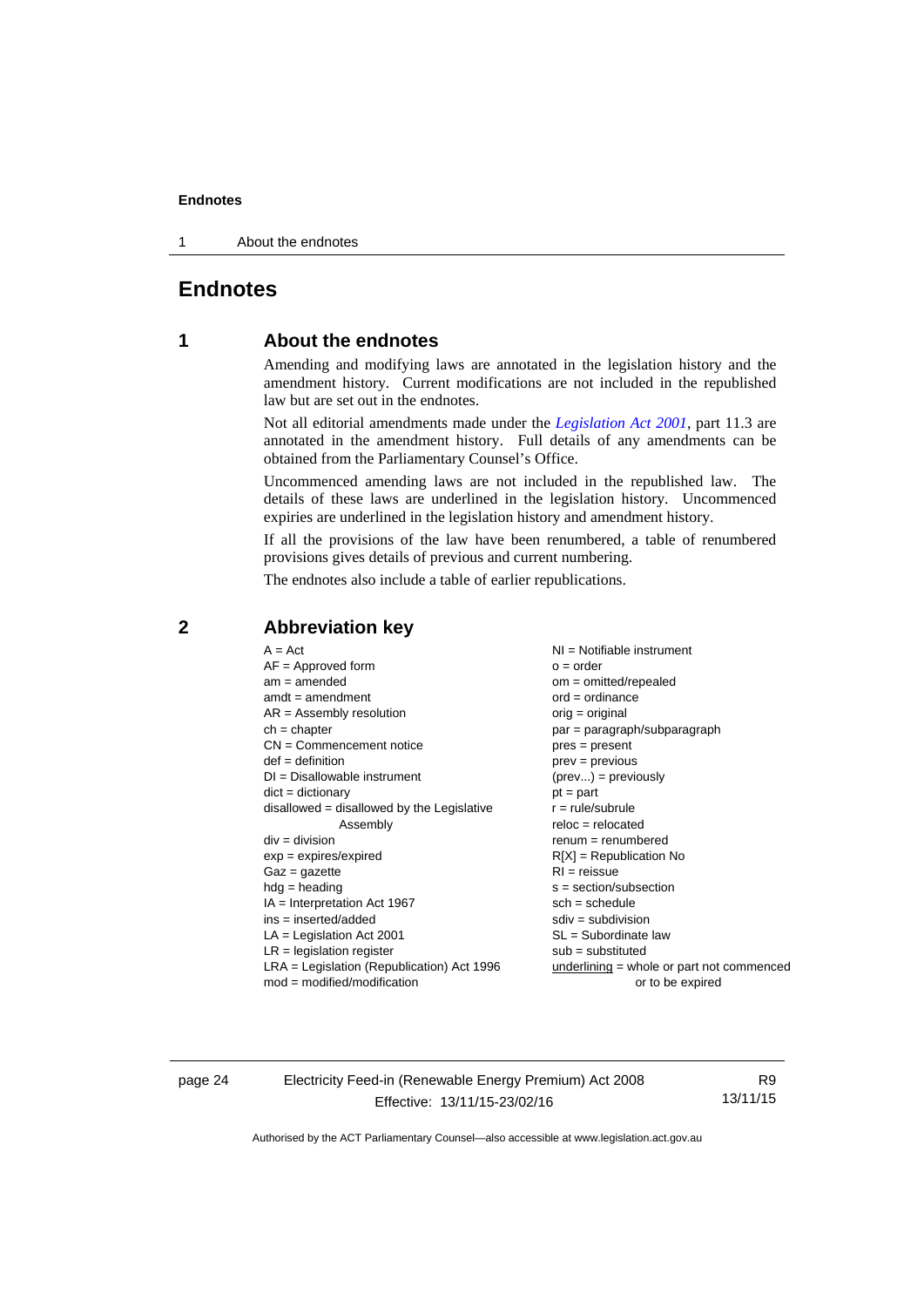#### <span id="page-28-0"></span>**3 Legislation history**

#### **Electricity Feed-in (Renewable Energy Premium) Act 2008 A2008-21**  notified LR 9 July 2008

s 1, s 2 commenced 9 July 2008 (LA s 75 (1))

remainder commenced 1 March 2009 (s 2 and [CN2009-5\)](http://www.legislation.act.gov.au/cn/2009-5/default.asp)

as amended by

#### **[Electricity Feed-in \(Renewable Energy Premium\) Amendment](http://www.legislation.act.gov.au/a/2009-8)  [Act 2009](http://www.legislation.act.gov.au/a/2009-8) A2009-8**

notified LR 2 March 2009

s 1, s 2 taken to have commenced 1 March 2009 (LA s 75 (2)) remainder taken to have commenced 1 March 2009 (s 2 and see A2008-21)

#### **[Electricity Feed-in \(Renewable Energy Premium\) Amendment](http://www.legislation.act.gov.au/a/2011-6)  [Act 2011](http://www.legislation.act.gov.au/a/2011-6) A2011-6**

notified LR 24 February 2011 s 1, s 2 commenced 24 February 2011 (LA s 75 (1)) remainder commenced 7 March 2011 (s 2 and [CN2011-3\)](http://www.legislation.act.gov.au/cn/2011-3/default.asp)

#### **[Electricity Feed-in \(Renewable Energy Premium\) Amendment](http://www.legislation.act.gov.au/a/2011-25)  [Act 2011 \(No 2\)](http://www.legislation.act.gov.au/a/2011-25) A2011-25**

notified LR 11 July 2011 s 1, s 2 commenced 11 July 2011 (LA s 75 (1)) remainder commenced 12 July 2011 (s 2)

### **[Statute Law Amendment Act 2011 \(No 3\)](http://www.legislation.act.gov.au/a/2011-52) A2011-52 sch 3 pt 3.21**

notified LR 28 November 2011

s 1, s 2 commenced 28 November 2011 (LA s 75 (1)) sch 3 pt 3.21 commenced 12 December 2011 (s 2)

#### **[National Energy Retail Law \(Consequential Amendments\) Act 2012](http://www.legislation.act.gov.au/a/2012-32) A2012-32 pt 3**

notified LR 14 June 2012 s 1, s 2 commenced 14 June 2012 (LA s 75 (1)) pt 3 commenced 1 July 2012 (s 2 (1) and see [National Energy Retail](http://www.legislation.act.gov.au/a/2012-31)  [Law \(ACT\) Act 2012](http://www.legislation.act.gov.au/a/2012-31) A2012-31, s 2 (1) and [CN2012-12\)](http://www.legislation.act.gov.au/cn/2012-12/default.asp)

R9 13/11/15 Electricity Feed-in (Renewable Energy Premium) Act 2008 Effective: 13/11/15-23/02/16

page 25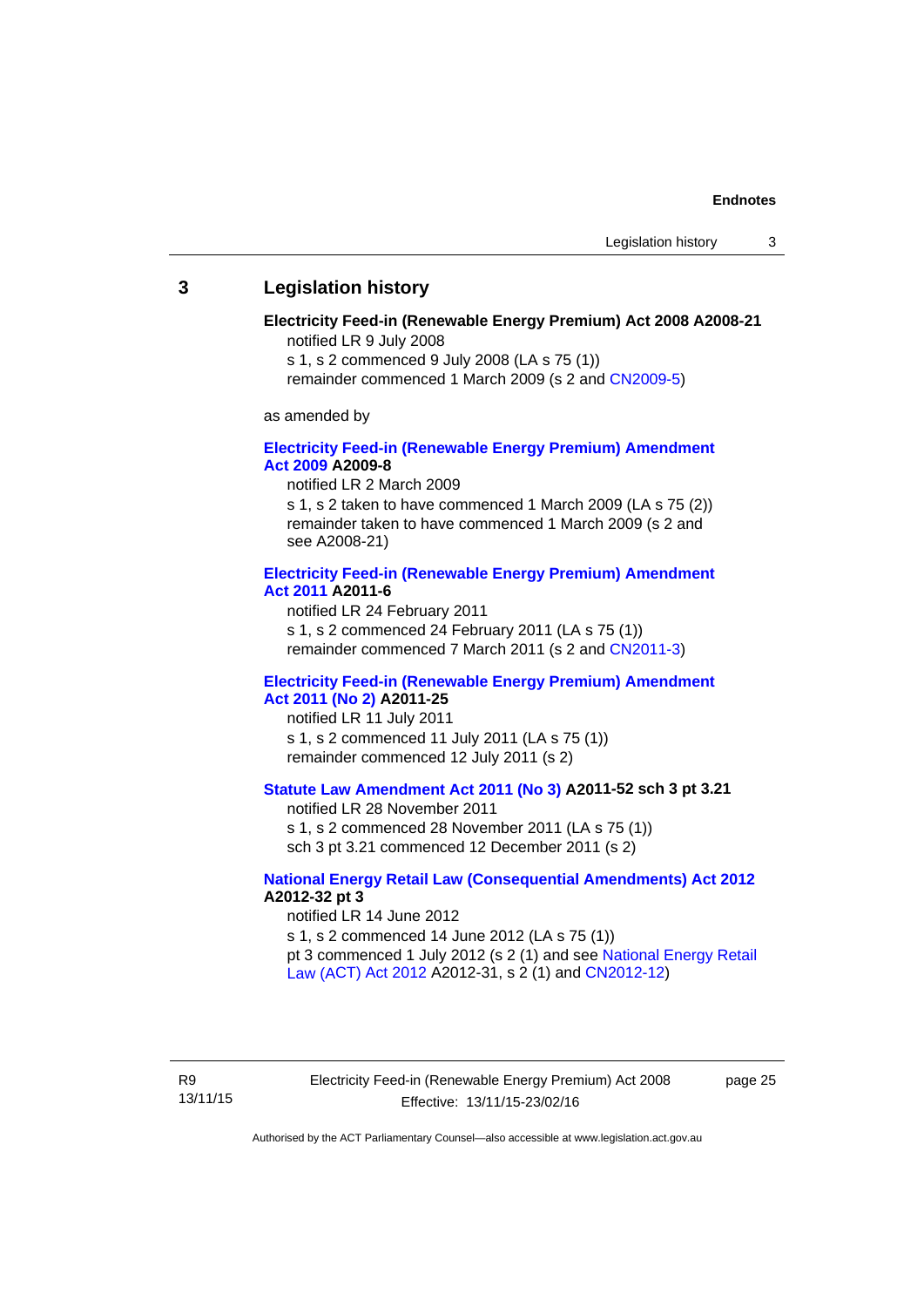3 Legislation history

#### **[Training and Tertiary Education Amendment Act 2014](http://www.legislation.act.gov.au/a/2014-48) A2014-48 sch 1 pt 1.9**

notified LR 6 November 2014

s 1, s 2 commenced 6 November 2014 (LA s 75 (1))

sch 1 pt 1.9 commenced 20 November 2014 (s 2)

#### **[Dangerous Substances \(Loose-fill Asbestos Eradication\) Legislation](http://www.legislation.act.gov.au/a/2015-6/default.asp)  [Amendment Act 2015](http://www.legislation.act.gov.au/a/2015-6/default.asp) A2015-6 sch 1 pt 1.4**

notified LR 31 March 2015

s 1, s 2 commenced 31 March 2015 (LA s 75 (1))

sch 1 pt 1.4 commenced 17 April 2015 (s 2 and [CN2015-6\)](http://www.legislation.act.gov.au/cn/2015-6/default.asp)

#### **[Electricity Feed-in Tariff Schemes Legislation Amendment Act 2015](http://www.legislation.act.gov.au/a/2015-20/default.asp) A2015-20 pt 3**

notified LR 15 June 2015 s 1, s 2 commenced 15 June 2015 (LA s 75 (1)) pt 3 commenced 16 June 2015 (s 2)

#### **[Building \(Loose-fill Asbestos Eradication\) Legislation Amendment](http://www.legislation.act.gov.au/a/2015-42/default.asp)  [Act 2015](http://www.legislation.act.gov.au/a/2015-42/default.asp) A2015-42 pt 7**

notified LR 5 November 2015

s 1, s 2 commenced 5 November 2015 (LA s 75 (1))

pt 7 commenced 13 November 2015 (s 2 (1) and [CN2015-21\)](http://www.legislation.act.gov.au/cn/2015-21/default.asp)

page 26 Electricity Feed-in (Renewable Energy Premium) Act 2008 Effective: 13/11/15-23/02/16

R9 13/11/15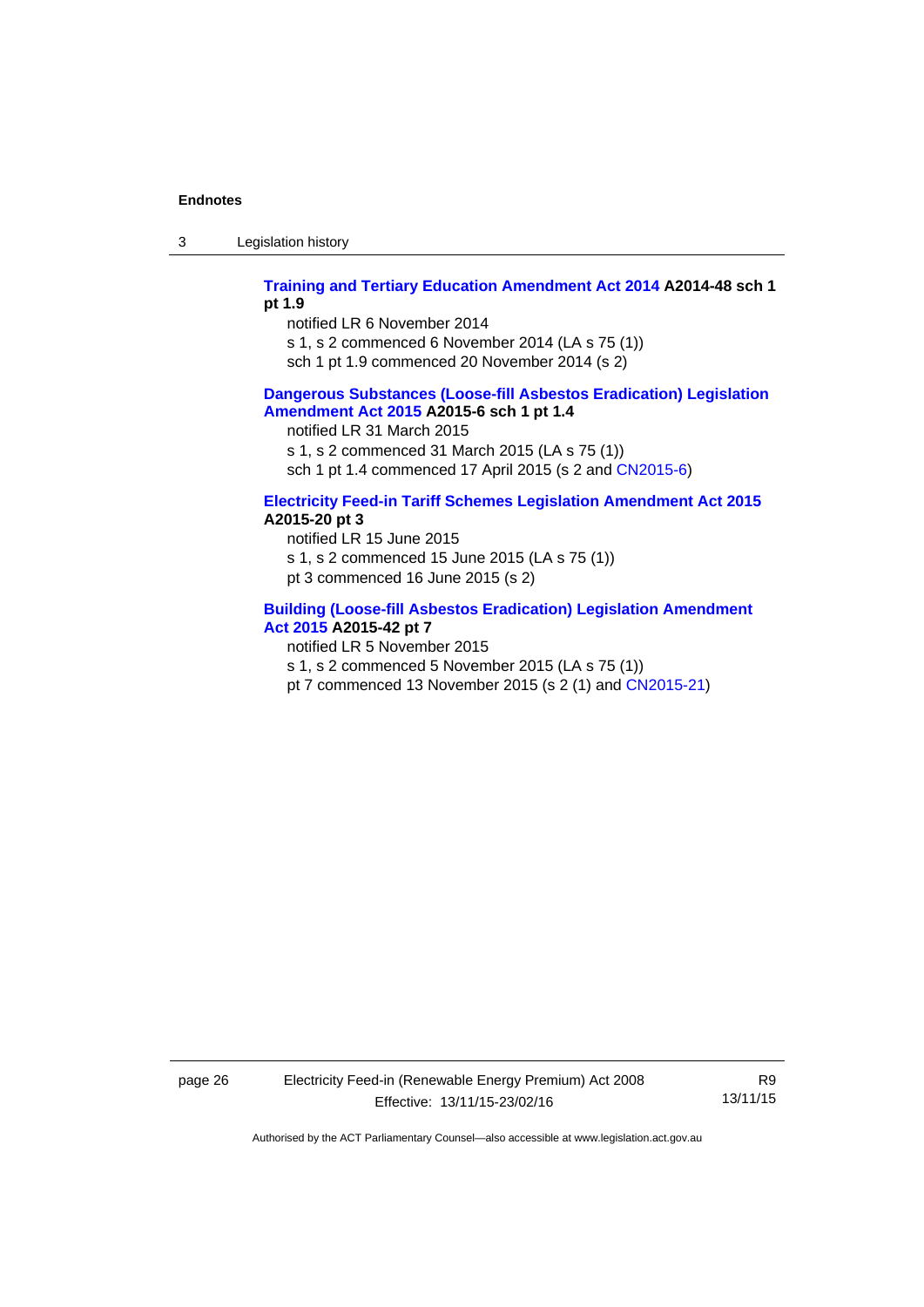## <span id="page-30-0"></span>Electricity Feed-in (Renewable Energy Premium) Act 2008 **4 Amendment history Commencement**  s 2 om LA s 89 (4) **Objects of Act**  s 3 om [A2009-8](http://www.legislation.act.gov.au/a/2009-8) s 4 **Offences against Act—application of Criminal Code etc**  s 5AA ins [A2015-20](http://www.legislation.act.gov.au/a/2015-20) s 11 **Objects and important concepts**  pt 1A hdg ins [A2009-8](http://www.legislation.act.gov.au/a/2009-8) s 5 **Objects of Act**  s 5A ins [A2009-8](http://www.legislation.act.gov.au/a/2009-8) s 5 **Meaning of** *renewable energy generator* **and** *renewable energy source* s 5B ins [A2009-8](http://www.legislation.act.gov.au/a/2009-8) s 5 sub [A2011-6](http://www.legislation.act.gov.au/a/2011-6) s 4 am [A2015-20](http://www.legislation.act.gov.au/a/2015-20) s 12 **Meaning of** *capacity* s 5C ins [A2009-8](http://www.legislation.act.gov.au/a/2009-8) s 5 sub [A2011-6](http://www.legislation.act.gov.au/a/2011-6) s 4 **Meaning of** *medium renewable energy generator* **and** *micro renewable energy generator* s 5D ins [A2009-8](http://www.legislation.act.gov.au/a/2009-8) s 5 sub [A2011-6](http://www.legislation.act.gov.au/a/2011-6) s 4 **Meaning of** *compliant* s 5E ins [A2011-6](http://www.legislation.act.gov.au/a/2011-6) s 4 am [A2011-25](http://www.legislation.act.gov.au/a/2011-25) s 4; [A2015-20](http://www.legislation.act.gov.au/a/2015-20) s 13 **Meaning of** *eligible entity* s 5F ins [A2011-6](http://www.legislation.act.gov.au/a/2011-6) s 4 am [A2011-52](http://www.legislation.act.gov.au/a/2011-52) amdt 3.74; [A2012-32](http://www.legislation.act.gov.au/a/2012-32) s 6, s 7; [A2014-48](http://www.legislation.act.gov.au/a/2014-48) amdt 1.18, amdt 1.19 **Feed-in from renewable energy generators to electricity network**  s 6 **am A2009-8** ss 6-8; ss renum R1 (RI) LA; [A2011-6](http://www.legislation.act.gov.au/a/2011-6) s 5; [A2012-32](http://www.legislation.act.gov.au/a/2012-32) ss 8-10 **What is the** *normal cost of electricity***?**  s 6A ins [A2009-8](http://www.legislation.act.gov.au/a/2009-8) s 9 **Utility service**  s 7 sub [A2012-32](http://www.legislation.act.gov.au/a/2012-32) s 11 **Payment for electricity from renewable energy generators**  s 8 sub [A2009-8](http://www.legislation.act.gov.au/a/2009-8) s 10 am [A2011-6](http://www.legislation.act.gov.au/a/2011-6) ss 6-8; [A2011-25](http://www.legislation.act.gov.au/a/2011-25) s 5, s 6

page 27

Authorised by the ACT Parliamentary Counsel—also accessible at www.legislation.act.gov.au

Effective: 13/11/15-23/02/16

R9 13/11/15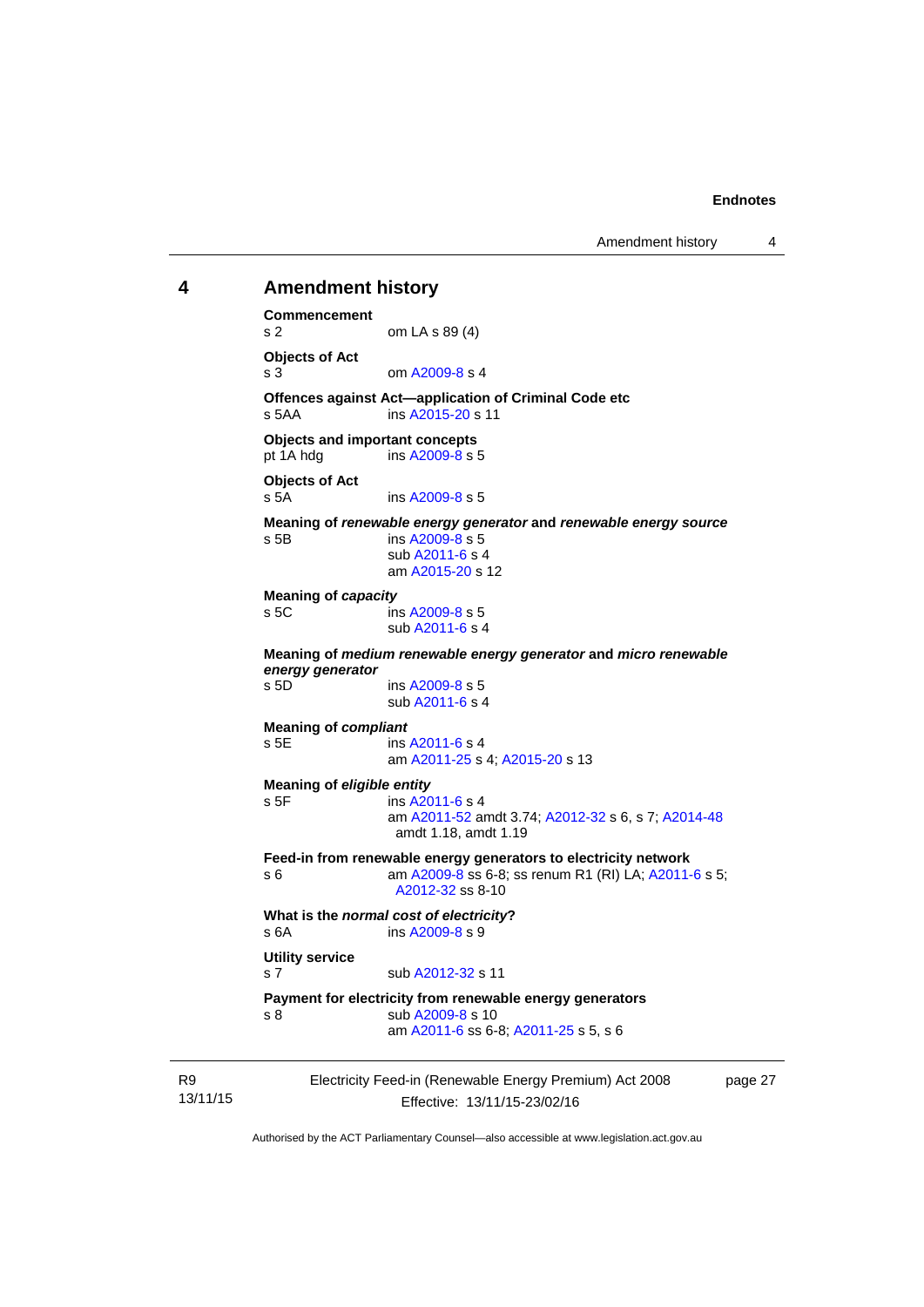4 Amendment history **Recovery of cost of renewable energy premium**  s 8A **ins [A2009-8](http://www.legislation.act.gov.au/a/2009-8) s** 11 am [A2011-6](http://www.legislation.act.gov.au/a/2011-6) s 9; [A2012-32](http://www.legislation.act.gov.au/a/2012-32) s 12 **Determination of premium rate**  s 10 am [A2009-8](http://www.legislation.act.gov.au/a/2009-8) ss 12-15; pars renum R1 (RI) LA; [A2011-6](http://www.legislation.act.gov.au/a/2011-6) ss 10-12; ss renum R2 LA; [A2012-32](http://www.legislation.act.gov.au/a/2012-32) s 13; [A2015-20](http://www.legislation.act.gov.au/a/2015-20) s 14 **Premium rate—20 years**  s 11 am [A2009-8](http://www.legislation.act.gov.au/a/2009-8) s 16; [A2011-6](http://www.legislation.act.gov.au/a/2011-6) s 13; [A2015-6](http://www.legislation.act.gov.au/a/2015-6) amdt 1.11; [A2015-42](http://www.legislation.act.gov.au/a/2015-42) s 27, s 28 **Reporting**  pt 3A hdg ins [A2011-25](http://www.legislation.act.gov.au/a/2011-25) s 7 **Report by Minister**  s 11A ins [A2011-25](http://www.legislation.act.gov.au/a/2011-25) s 7 sub [A2015-20](http://www.legislation.act.gov.au/a/2015-20) s 15 **Electricity distributors to give information to Minister**  s 11B ins [A2011-25](http://www.legislation.act.gov.au/a/2011-25) s 7 sub [A2015-20](http://www.legislation.act.gov.au/a/2015-20) s 15 **Audit of information given to Minister**  s 11C ins [A2015-20](http://www.legislation.act.gov.au/a/2015-20) s 15 **Regulation-making power**  s 12 am [A2015-20](http://www.legislation.act.gov.au/a/2015-20) s 16 **Dictionary**  dict am [A2009-8](http://www.legislation.act.gov.au/a/2009-8) s 17; [A2011-52](http://www.legislation.act.gov.au/a/2011-52) amdt 3.75; [A2012-32](http://www.legislation.act.gov.au/a/2012-32) s 14 def *capacity* ins [A2011-6](http://www.legislation.act.gov.au/a/2011-6) s 14 def *compliant* ins [A2011-6](http://www.legislation.act.gov.au/a/2011-6) s 14 def *customer* om [A2011-52](http://www.legislation.act.gov.au/a/2011-52) amdt 3.76 def *electricity supplier* om [A2012-32](http://www.legislation.act.gov.au/a/2012-32) s 15 def *eligible entity* ins [A2011-52](http://www.legislation.act.gov.au/a/2011-52) amdt 3.77 def *medium renewable energy generator* ins [A2011-6](http://www.legislation.act.gov.au/a/2011-6) s 14 def *micro renewable energy generator* ins [A2011-6](http://www.legislation.act.gov.au/a/2011-6) s 14 def *National Electricity (ACT) Law* ins [A2009-8](http://www.legislation.act.gov.au/a/2009-8) s 18 om [A2011-52](http://www.legislation.act.gov.au/a/2011-52) amdt 3.78 def *National Electricity (ACT) Regulations* ins [A2009-8](http://www.legislation.act.gov.au/a/2009-8) s 18 om [A2011-6](http://www.legislation.act.gov.au/a/2011-6) s 15 def *NEL compliant* ins [A2009-8](http://www.legislation.act.gov.au/a/2009-8) s 18 om [A2011-6](http://www.legislation.act.gov.au/a/2011-6) s 15 def *NERL retailer* ins [A2012-32](http://www.legislation.act.gov.au/a/2012-32) s 16 def *normal cost of electricity* ins [A2009-8](http://www.legislation.act.gov.au/a/2009-8) s 18 def *occupier* om [A2011-52](http://www.legislation.act.gov.au/a/2011-52) amdt 3.78 def *premium rate* sub [A2009-8](http://www.legislation.act.gov.au/a/2009-8) s 19 am [A2011-6](http://www.legislation.act.gov.au/a/2011-6) s 16 def *renewable energy generator* ins [A2009-8](http://www.legislation.act.gov.au/a/2009-8) s 19 sub [A2011-6](http://www.legislation.act.gov.au/a/2011-6) s 17

page 28 Electricity Feed-in (Renewable Energy Premium) Act 2008 Effective: 13/11/15-23/02/16

R9 13/11/15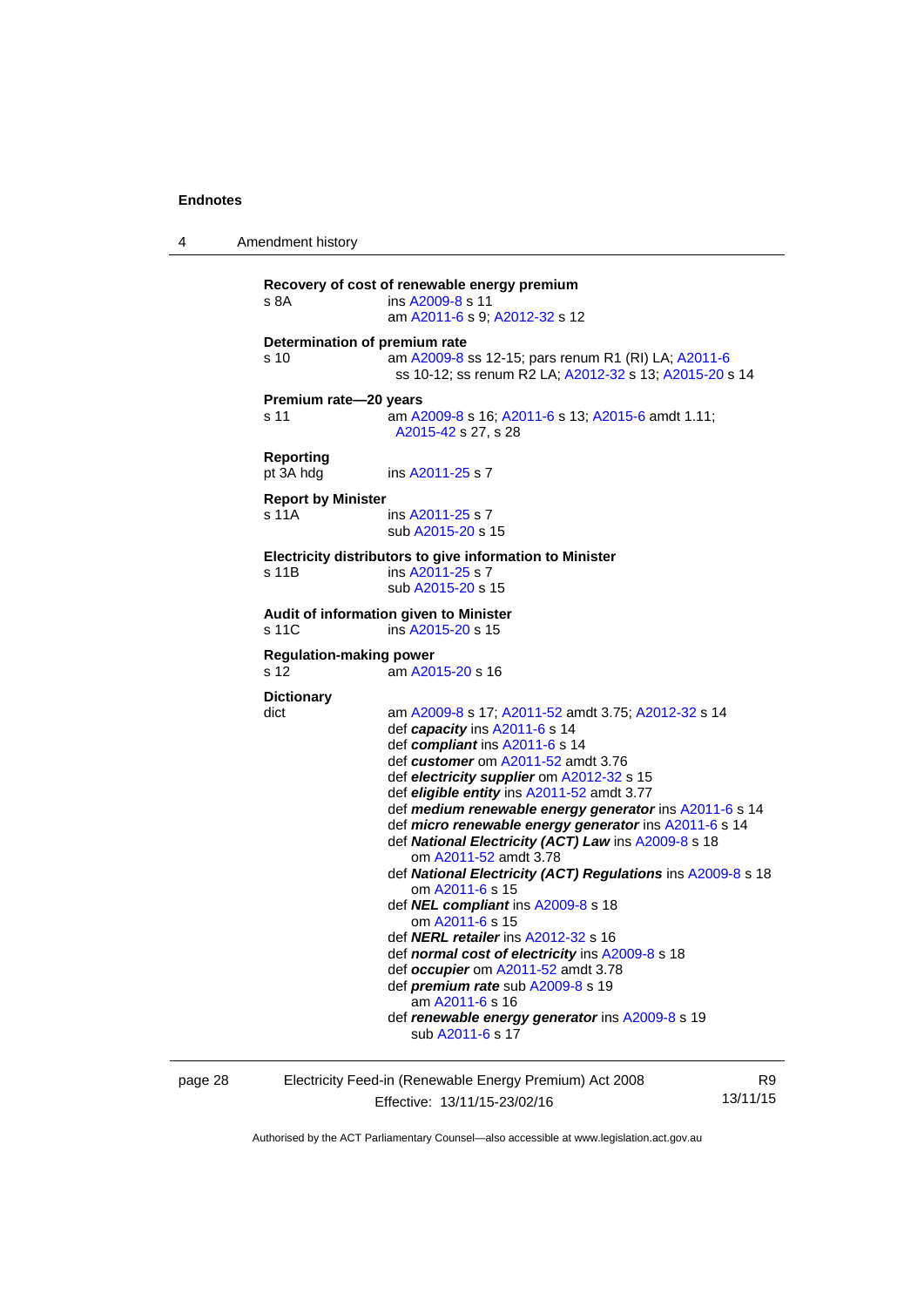| Amendment history |  |
|-------------------|--|
|-------------------|--|

 def *renewable energy source* sub [A2009-8](http://www.legislation.act.gov.au/a/2009-8) s 19 sub [A2011-6](http://www.legislation.act.gov.au/a/2011-6) s 17 def *reporting entity* ins [A2015-20](http://www.legislation.act.gov.au/a/2015-20) s 17 def *required information* ins [A2015-20](http://www.legislation.act.gov.au/a/2015-20) s 17 def *transition franchise tariff retail price* om [A2011-6](http://www.legislation.act.gov.au/a/2011-6) s 18 def *utility* om [A2012-32](http://www.legislation.act.gov.au/a/2012-32) s 17

R9 13/11/15 Electricity Feed-in (Renewable Energy Premium) Act 2008 Effective: 13/11/15-23/02/16

page 29